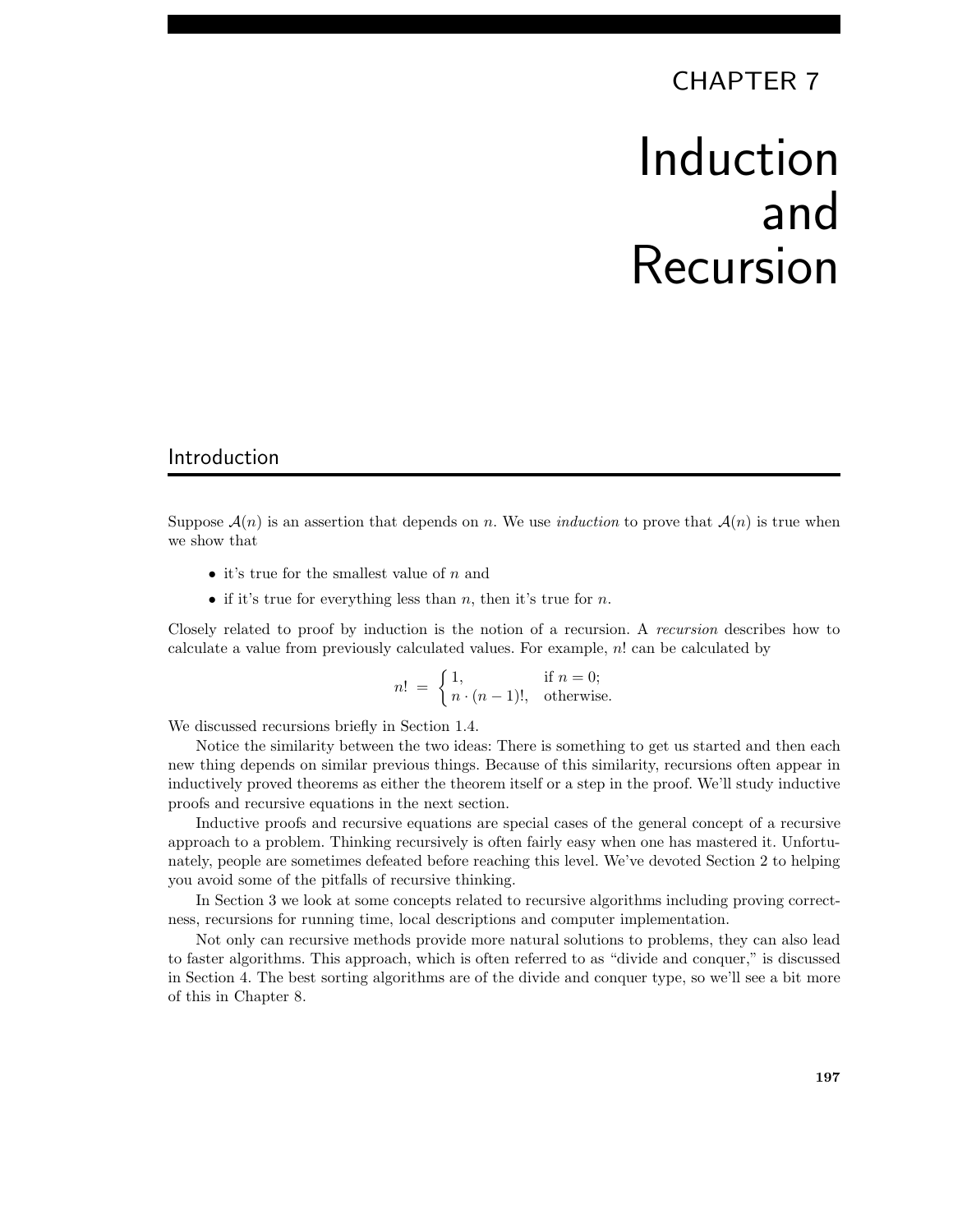# 7.1 Inductive Proofs and Recursive Equations

The concept of proof by induction is discussed in Appendix A (p. 361). We strongly recommend that you review it at this time. In this section, we'll quickly refresh your memory and give some examples of combinatorial applications of induction. Other examples can be found among the proofs in previous chapters. (See the index under "induction" for a listing of the pages.)

We recall the theorem on induction and some related definitions:

**Theorem 7.1 Induction** Let  $\mathcal{A}(m)$  be an assertion, the nature of which is dependent on the integer m. Suppose that we have proved  $\mathcal{A}(n)$  for  $n_0 \leq n \leq n_1$  and the statement

"If  $n > n_1$  and  $\mathcal{A}(k)$  is true for all k such that  $n_0 \leq k < n$ , then  $\mathcal{A}(n)$  is true."

Then  $\mathcal{A}(m)$  is true for all  $m \geq n_0$ .

**Definition** 7.1 The statement " $A(k)$  is true for all k such that  $n_0 \leq k \leq n$ " is called the induction assumption or induction hypothesis and proving that this implies  $\mathcal{A}(n)$  is called the inductive step. The cases  $n_0 \leq n \leq n_1$  are called the base cases.

**Proof:** We now prove the theorem. Suppose that  $\mathcal{A}(n)$  is false for some  $n \geq n_0$ . Let m be the least such n. We cannot have  $m \leq n_0$  because one of our hypotheses is that  $\mathcal{A}(n)$  has been proved for  $n_0 \leq n \leq n_1$ . On the other hand, since m is as small as possible,  $\mathcal{A}(k)$  is true for  $n_0 \leq k < m$ . By the inductive step,  $\mathcal{A}(m)$  is also true, a contradiction. Hence our assumption that  $\mathcal{A}(n)$  is false for some *n* is itself false; in other words,  $\mathcal{A}(n)$  is never false.  $\Box$ 

Example 7.1 The parity of binary trees The numbers  $b_n$ ,  $n \ge 1$ , given by

$$
b_1 = 1 \quad \text{and} \quad b_n = b_1 b_{n-1} + b_2 b_{n-2} + \dots + b_{n-1} b_1 \text{ for } n > 1 \tag{7.1}
$$

count the number of "unlabeled full binary RP-trees." We prove this recursion in Example 7.10 and study these trees more in Section 9.3 (p. 259). For now, all that matters is (7.1), not what the  $b_n$ count.

Using the definitions, we compute the first few values:

$$
b_1 = 1
$$
  $b_2 = 1$   $b_3 = 2$   $b_4 = 5$   $b_5 = 14$   $b_6 = 42$   $b_7 = 132$ .

Most values appear to be even. If you compute  $b_8$ , you will discover that it is odd. Since  $b_1$ ,  $b_2$ ,  $b_4$ and  $b_8$  are the only odd values with  $n \leq 8$ , we conjecture that  $b_n$  is odd if and only if n is a power of 2. Call the conjecture  $\mathcal{A}(n)$ . How should we choose  $n_0$  and  $n_1$ ? Since the recursion in (7.1) is only valid for  $n > 1$ , the case  $n = 1$  appears special. Thus we try letting  $n_0 = n_1 = 1$  and using the recursion for  $n > 1$ .

Since  $b_1 = 1$  is odd,  $\mathcal{A}(1)$  is true. We now consider  $n > 1$ . If n is odd, let  $k = (n-1)/2$  and note that we can write the recursion as

$$
b_n = 2(b_1b_{n-1} + b_2b_{n-2} + \cdots + b_kb_{k+1}).
$$

Hence  $b_n$  is even and no induction was needed. Now suppose n is even and let  $k = n/2$ . Now our recursion becomes

$$
b_n = 2(b_1b_{n-1} + b_2b_{n-2} + \cdots + b_{k-1}b_{k+1}) + b_k^2.
$$

Hence  $b_n$  is odd if and only if  $b_k = b_{n/2}$  is odd. By the induction assumption,  $b_{n/2}$  is odd if and only if  $n/2$  is a power of 2. Since  $n/2$  is a power of 2 if and only if n is a power of 2, we are done.  $\Box$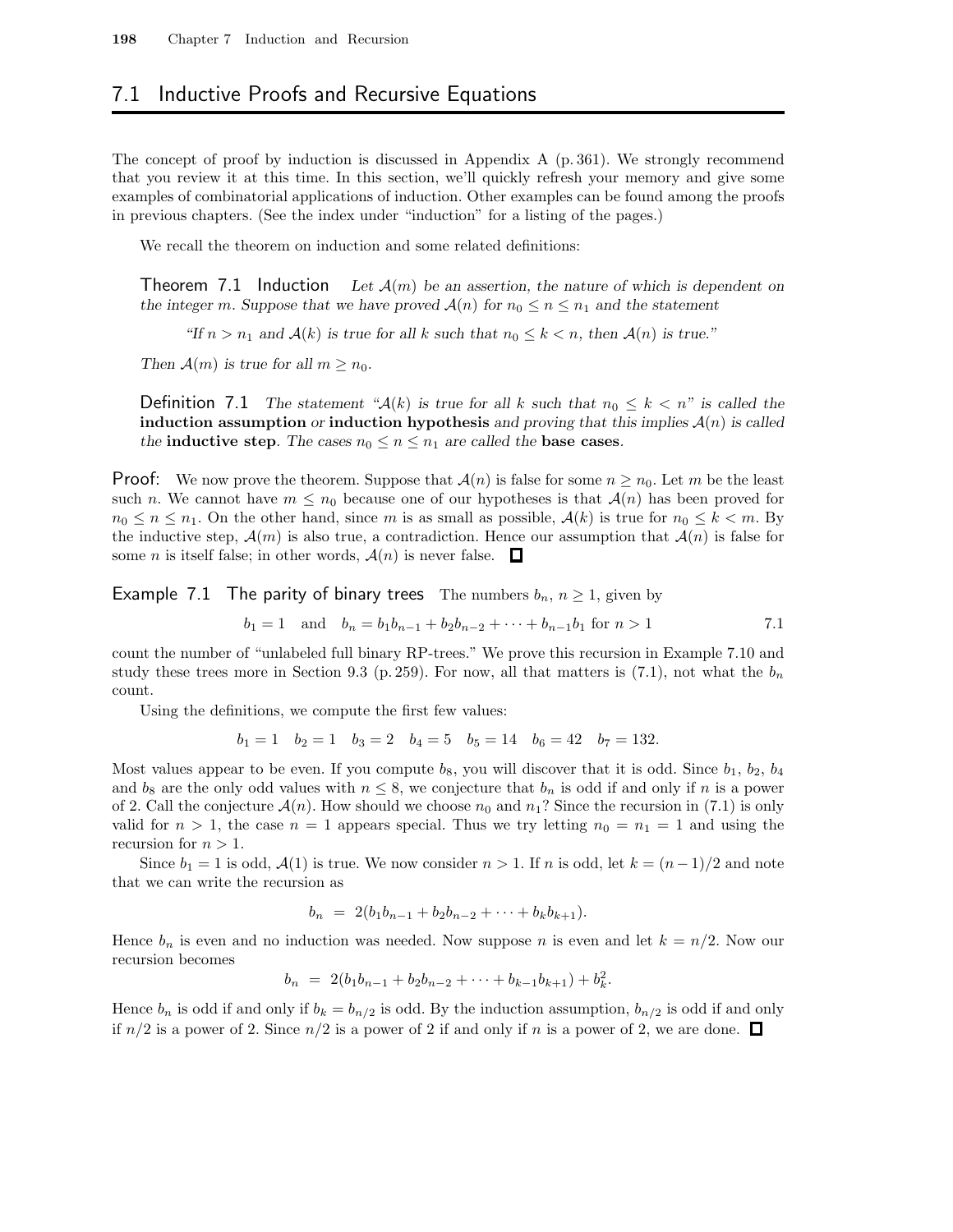Example 7.2 The Fibonacci numbers One definition of the Fibonacci numbers is

$$
F_0 = 0
$$
,  $F_1 = 1$ , and  $F_{n+1} = F_n + F_{n-1}$  for  $n > 0$ .

We want to prove that

$$
F_n = \frac{1}{\sqrt{5}} \left( \frac{1 + \sqrt{5}}{2} \right)^n - \frac{1}{\sqrt{5}} \left( \frac{1 - \sqrt{5}}{2} \right)^n \quad \text{for } n \ge 0.
$$
 (7.3)

Let that be  $\mathcal{A}(n)$ . Since (7.2) is our only information, we'll use it to prove (7.3). We must either think of our induction in terms of proving  $\mathcal{A}(n+1)$  or rewrite the recursion as  $F_n = F_{n-1} + F_{n-2}$ . We'll use the latter approach Since the recursion starts at  $n + 1 = 2$ , we'll have to prove  $\mathcal{A}(0)$  and  $\mathcal{A}(1)$  separately. Hence  $n_0 = 0$  and  $n_1 = 1$  in Theorem 7.1. Since

$$
\frac{1}{\sqrt{5}} \left( \frac{1+\sqrt{5}}{2} \right)^0 - \frac{1}{\sqrt{5}} \left( \frac{1-\sqrt{5}}{2} \right)^0 = 1 - 1 = 0,
$$

 $\mathcal{A}(0)$  is true. Since

$$
\frac{1}{\sqrt{5}} \left( \frac{1+\sqrt{5}}{2} \right)^1 - \frac{1}{\sqrt{5}} \left( \frac{1-\sqrt{5}}{2} \right)^1 = 1,
$$

 $\mathcal{A}(1)$  is true.

Now for the induction. We want to prove (7.3) for  $n \ge 1$ . By the recursion,  $F_n = F_{n-1} + F_{n-2}$ . Now use  $\mathcal{A}(n-1)$  and  $\mathcal{A}(n-2)$  to replace  $F_{n-1}$  and  $F_{n-2}$ . Thus

$$
F_n = \frac{1}{\sqrt{5}} \left( \frac{1+\sqrt{5}}{2} \right)^{n-1} - \frac{1}{\sqrt{5}} \left( \frac{1-\sqrt{5}}{2} \right)^{n-1} + \frac{1}{\sqrt{5}} \left( \frac{1+\sqrt{5}}{2} \right)^{n-2} - \frac{1}{\sqrt{5}} \left( \frac{1-\sqrt{5}}{2} \right)^{n-2},
$$

and so we want to prove that

$$
\frac{1}{\sqrt{5}} \left( \frac{1+\sqrt{5}}{2} \right)^n - \frac{1}{\sqrt{5}} \left( \frac{1-\sqrt{5}}{2} \right)^n = \frac{1}{\sqrt{5}} \left( \frac{1+\sqrt{5}}{2} \right)^{n-1} - \frac{1}{\sqrt{5}} \left( \frac{1-\sqrt{5}}{2} \right)^{n-1} + \frac{1}{\sqrt{5}} \left( \frac{1+\sqrt{5}}{2} \right)^{n-2} - \frac{1}{\sqrt{5}} \left( \frac{1-\sqrt{5}}{2} \right)^{n-2}.
$$

Consider the three terms that involve  $1+\sqrt{5}$ . Divide by  $\left(\frac{1-\sqrt{5}}{2}\right)^{n-2}$  and multiply by  $\sqrt{5}$  to see that they combine correctly if

$$
\left(\frac{1+\sqrt{5}}{2}\right)^2 = \frac{1+\sqrt{5}}{2} + 1,
$$

which is true by simple algebra. The three terms with  $1 - \sqrt{5}$  are handled similarly.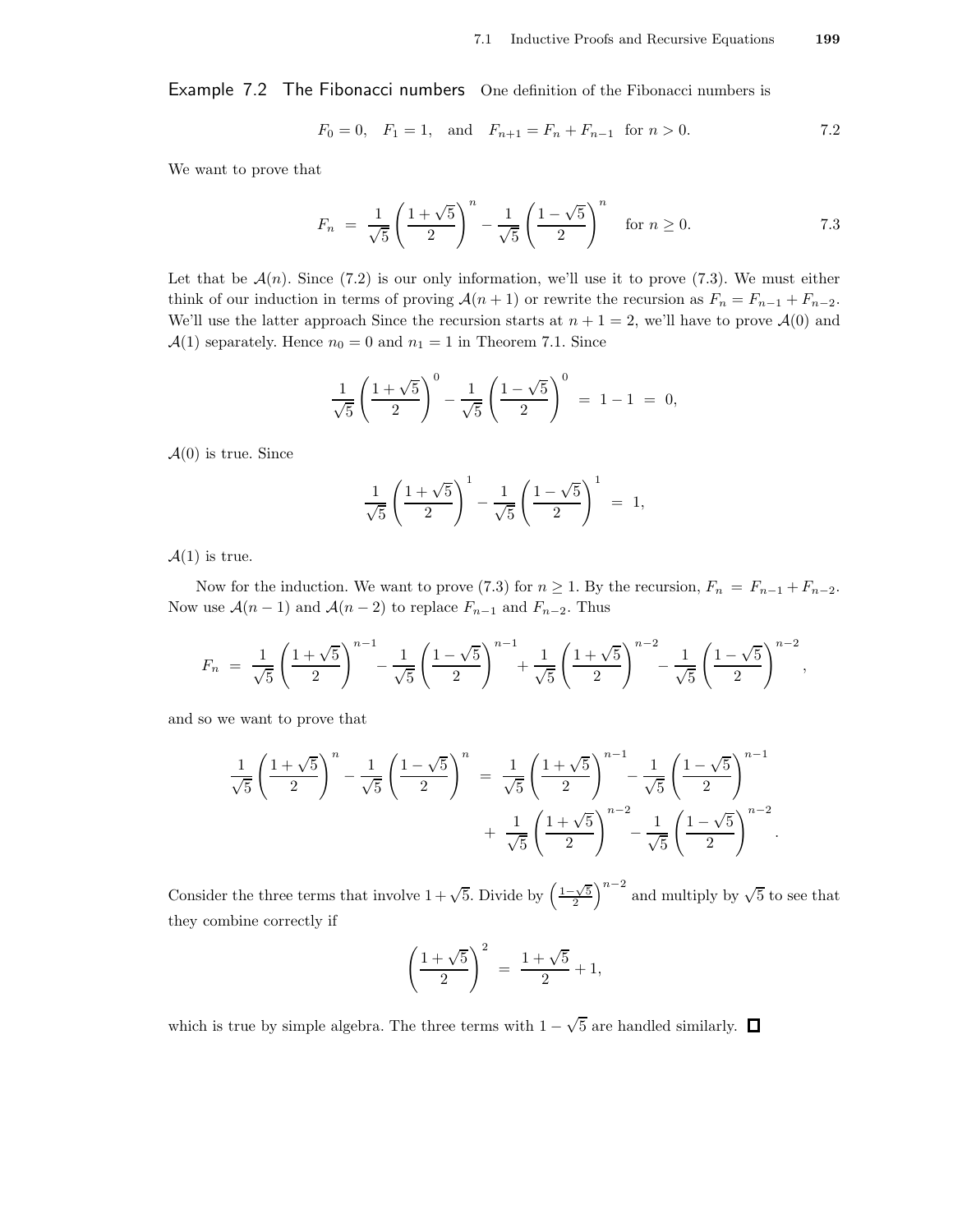Example 7.3 Disjunctive form for Boolean functions We will consider functions with domain  $\{0,1\}^n$  and range  $\{0,1\}$ . A typical function is written  $f(x_1, \ldots, x_n)$ . These functions are called Boolean functions on n variables. With 0 interpreted as "false" and 1 as "true," we can think of  $x_1, \ldots, x_n$  as statements which are either true or false. In this case, f can be thought of as a complicated statement built from  $x_1, \ldots, x_n$  which is true or false depending on the truth and falsity of the  $x_i$ 's.

For  $y_1, \ldots, y_k \in \{0, 1\}, y_1y_2 \cdots y_k$  is normal multiplication; that is,

$$
y_1 y_2 \cdots y_k = \begin{cases} 1, & \text{if } y_1 = y_2 = \cdots = y_k = 1; \\ 0, & \text{otherwise.} \end{cases}
$$

Define

$$
y_1 + y_2 + \cdots + y_m = \begin{cases} 0, & \text{if } y_1 = y_2 = \cdots = y_k = 0; \\ 1, & \text{otherwise.} \end{cases}
$$

With the true-false interpretation, multiplication corresponds to "and" and + corresponds to "or." Define  $x' = 1 - x$ , the *complement* of x.

A function  $f$  is said to be written in *disjunctive form* if

$$
f(x_1,...,x_n) = A_1 + \cdots + A_k, \qquad \qquad 7.4
$$

where each  $A_j$  is the product of terms, each of which is either an  $x_i$  or an  $x'_i$ . For example, let  $g(x_1, x_2, x_3)$  be 1 if exactly two of  $x_1, x_2$  and  $x_3$  are 1, and 0 otherwise. Then

$$
g(x_1, x_2, x_3) = x_1 x_2 x_3' + x_1 x_2' x_3 + x_1' x_2 x_3
$$

and

$$
g(x_1, x_2, x_3)' = x_1'x_2' + x_1'x_3' + x_2'x_3' + x_1x_2x_3
$$

If  $k = 0$  in (7.4) (i.e., no terms present), then it is interpreted to be 0 for all  $x_1, \ldots, x_n$ . We will prove

Theorem 7.2 Every Boolean function can be written in disjunctive form.

Let  $\mathcal{A}(n)$  be the theorem for Boolean functions on n variables. There are  $2^2 = 4$  Boolean functions on 1 variable. Here are the functions and disjunctive forms for them:

| $(f(0), f(1))   (0,0) (0,1) (1,0) (1,1)$ |           |       |              |
|------------------------------------------|-----------|-------|--------------|
| form                                     | $x_1x'_1$ | $x_1$ | $x_1 + x'_1$ |

This proves  $\mathcal{A}(1)$ .

For  $n > 1$  we have

$$
f(x_1,...,x_n) = (g_0(x_1,...,x_{n-1}) x'_n) + (g_1(x_1,...,x_{n-1}) x_n),
$$
 (7.5)

where  $g_k(x_1, \ldots, x_{n-1}) = f(x_1, \ldots, x_{n-1}, k)$ . To see this, note that when  $x_n = 0$  the right side of  $(7.5)$  is  $(g_0 \cdot 1) + (g_1 \cdot 0) = g_0 = f$  and when  $x_n = 1$  it is  $(g_0 \cdot 0) + (g_0 \cdot 1) = g_1 = f$ .

By the induction assumption, both  $g_0$  and  $g_1$  can be written in disjunctive form, say

$$
g_0 = A_1 + \dots + A_a
$$
 and  $g_1 = B_1 + \dots + B_b$ . 7.6

We claim that

$$
(C_1 + \dots + C_c)y = C_1y + \dots + C_cy.
$$
 7.7

If this is true, then it can be used in connection with (7.6) in (7.5) to complete the inductive step. To prove (7.7), notice that

(the left side of (7.7) equals 1) if and only if  $(y = 1 \text{ and some } C_i = 1)$ .

This is equivalent to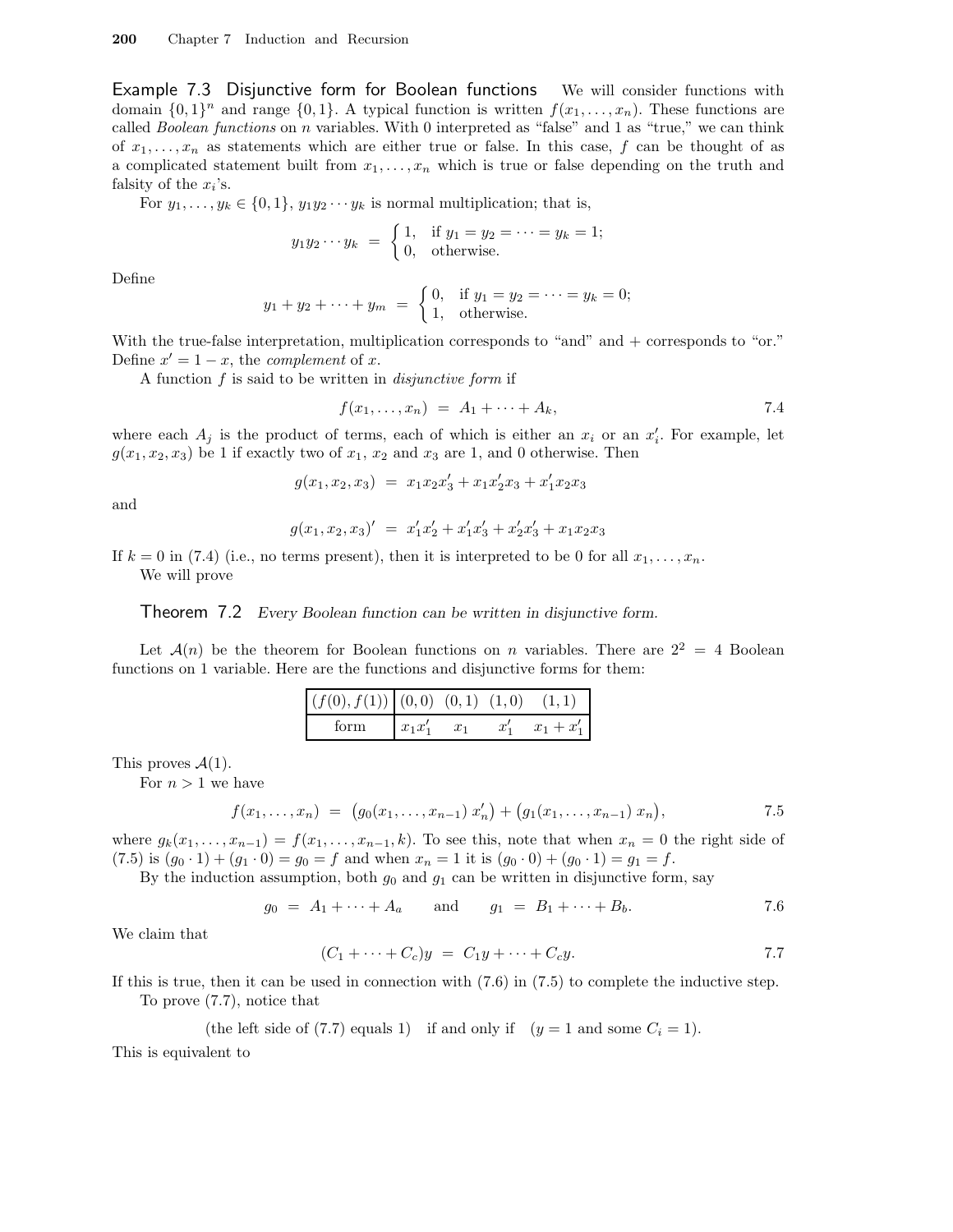(the left side of (7.7) equals 1) if and only if (some  $C_i y = 1$ ).

however,

(the right side of (7.7) equals 1) if and only if (some  $C_i y = 1$ ).

This proves that the left side of (7.7) equals 1 if and only if the right side equals 1. Thus (7.7) is true.  $\Box$ 

Suppose you have a result that you are trying to prove. If you are unable to do so, you might try to prove a bit less because proving less should be easier. That is not always true for proofs by induction. Sometimes it is easier to prove more! How can this be? The statement  $\mathcal{A}(n)$  is not just the thing you want to prove, it is also the assumption that you have to help you prove  $\mathcal{A}(m)$  for  $m > n$ . Thus, a stronger inductive hypothesis gives you more to prove and more to prove it with. This should be emphasized:

Principle More may be better If the induction hypothesis seems to weak to carry out an inductive proof, consider trying to prove a stronger theorem.

We've already encountered this in proving Theorem 6.2 (p. 153). We had wanted to prove that every connected graph has a lineal spanning tree. We might have used

 $\mathcal{A}_1(n)$ : "If G is an *n*-vertex connected graph, it has a lineal spanning tree."

Instead we used the stronger statement

 $\mathcal{A}_2(n)$ : "If G is an *n*-vertex connected graph containing the vertex r, it has a lineal spanning tree with root r."

If you try to prove  $A_1(n)$  by induction, you'll soon run into problems. Try it. The following example illustrates the usefulness of generalizing the hypothesis for some inductive proofs.

**Example 7.4 Graphs and Ramsey Theory** Let k be a positive integer and let  $G = (V, E)$ be an arbitrary simple graph. Can we find a subset  $S \subseteq V$  such that  $|S| = k$  and either

- for all  $x, y \in S$ , we have  $\{x, y\} \in E$  or
- for all  $x, y \in S$ , we have  $\{x, y\} \notin E$ ?

If |V| is too small, e.g.,  $|V| < k$ , the answer is obviously "No." Instead, we might ask, "Is there an  $N(k)$  such that there exists an S with the above properties whenever  $|V| \ge N(k)$ ?" You should be able to see that, if we find some value which works for  $N(k)$ , then any larger value will also work.

It's easy to see that we can choose  $N(2) = 2$ : Pick any two  $x, y \in V$ , let  $S = \{x, y\}$ . Since  $\{x, y\}$ is either an edge in  $G$  or is not, we are done.

Let's try to show that  $N(3)$  exists and find the smallest possible value we can choose for it.

You should find a simple graph G with  $|V| = 5$  for which the result is false when  $k = 3$ ; that is, for any set of three vertices in  $G$  there is at least one pair that are joined by an edge and at least one pair that are not joined by an edge. Having done this, you've shown that, if  $N(3)$  exists it must be greater than 5.

We now prove that we may take  $N(3) = 6$ . Select any  $v \in V$ . Of the remaining five or more vertices in  $V$  there must be at least three that are joined to  $v$  or at least three that are not joined to v. We do the first case and leave the latter for you. Let  $x_1, x_2$  and  $x_3$  be three vertices joined to v. If  $\{x_i, x_j\} \in E$ , then all pairs of vertices in  $\{v, x_i, x_j\}$  are joined by edges and we are done. If  $\{x_i, x_j\} \notin E$  for all i and j, then none of the pairs of vertices in  $\{x_1, x_2, x_3\}$  are joined by edges and, again, we are done. We have shown that we may take  $N(3) = 6$ .

Since the proof that  $N(3)$  exists involved reduction to a smaller situation, it suggests that we might be able to prove the existence of  $N(k)$  by induction on k. How would this work? Here's a brief sketch. We'd select  $v \in V$  and note the existence of a large enough set all of whose vertices were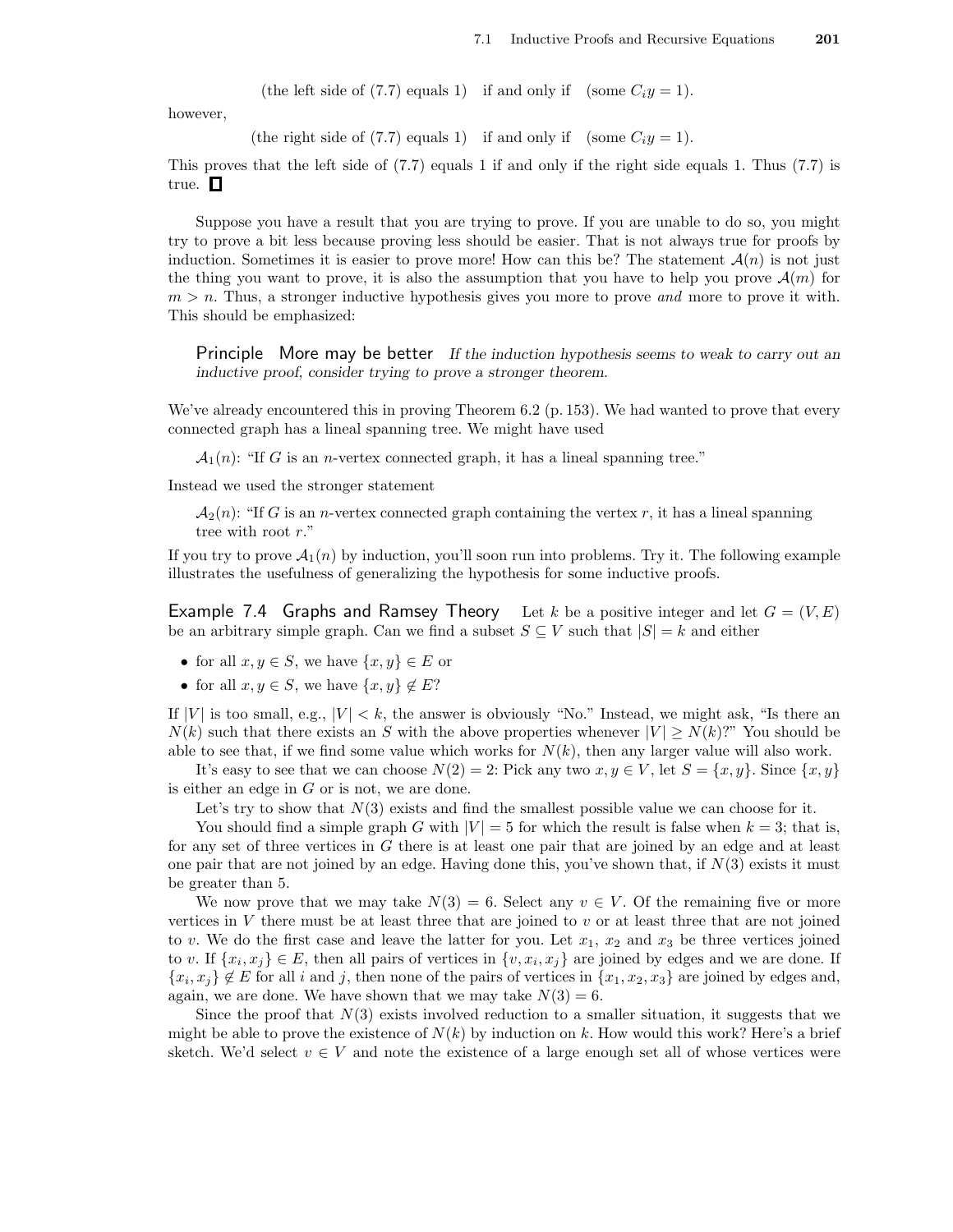either joined to  $v$  by edges or not joined to  $v$ . As above, we could assume the former case. We now want to know that there exist either  $k - 1$  vertices all joined to v or k vertices not joined to v. This requires the induction assumption, but we are stuck because we are looking for either a set of size  $k-1$  or one of size k, which are two different sizes. We can get around this problem by strengthening the statement of the theorem to allow two different sizes. Here's the theorem we'll prove.

Theorem 7.3 A special case of Ramsey's Theorem There exists a function  $N(k_1, k_2)$ , defined for all positive integers  $k_1$  and  $k_2$ , such that, for all simple graphs  $G = (V, E)$  with at least  $N(k_1, k_2)$  vertices, there is a set  $S \subseteq V$  such that either

- $|S| = k_1$  and  $\{x, y\} \in E$  for all  $x \neq y$  both in S, or
- $|S| = k_2$  and  $\{x, y\} \notin E$  for all  $x \neq y$  both in S.

In fact, we may define an acceptable  $N(k_1, k_2)$  recursively by

$$
N(k_1, k_2) = \begin{cases} 1, & \text{if } k_1 = 1; \\ 1, & \text{if } k_2 = 1; \\ N(k_1 - 1, k_2) + N(k_1, k_2 - 1) + 1, & \text{otherwise.} \end{cases}
$$
 7.8

If you have mistakenly assumed that  $N(k_1, k_2)$  is uniquely defined—an easy error to make—the phrase "an acceptable  $N(k_1, k_2)$ " in the theorem probably bothers you. Look back over our earlier discussion of  $N(k)$ , which is the case  $k_1 = k_2$ . We said that  $N(k)$  was any number such that if we had at least  $N(k)$  vertices something was true, and we observed that if some value worked for  $N(k)$ , any larger value would also work. Of course we could look for the smallest possible choice for  $N(k)$ . We found that this is 2 when  $k = 2$  and is 6 when  $k = 3$ . The theorem does not claim that the recursion (7.8) gives the smallest possible choice for  $N(k_1, k_2)$ . In fact, it tends to give numbers that are much too big. Since we showed earlier that the smallest possible value for  $N(3,3)$  is 6, you might mistakenly think that finding the smallest is easy. In fact, the smallest possible value of  $N(k_1, k_2)$  is unknown for almost all  $(k_1, k_2)$ .

**Proof:** We'll use induction on  $n = k_1 + k_2$ .

Before starting the induction step, we'll do the case in which  $k_1 = 1$  or  $k_2 = 1$  (or both). If  $k_1 = 1$ , choose  $s \in V$  and set  $S = \{s\}$ . The theorem is trivially true because there are no  $x \neq y$  in S. Similarly, it is trivially true if  $k_2 = 1$ .

We now carry out the inductive step. By the previous paragraph, we can assume that  $k_1 > 1$ and  $k_2 > 1$ . Choose  $v \in V$  and define

$$
V_1 = \left\{ x \in V - \{v\} \middle| \{x, v\} \in E \right\}
$$
  

$$
V_2 = \left\{ x \in V - \{v\} \middle| \{x, v\} \notin E \right\}.
$$

It follows by (7.8) that either  $|V_1| \ge N(k_1 - 1, k_2)$  or  $|V_2| \ge N(k_1, k_2 - 1)$ . We assume the former. (The argument for the latter case would be very similar to the one we are about to give.)

Look at the graph  $(V_1, E \cap \mathcal{P}_2(V_1))$ . Since  $|V_1| \ge N(k_1 - 1, k_2)$ , it follows from the inductive hypothesis that there is a set  $S' \subseteq V_1$  such that either

- $|S'| = k_1 1$  and  $\{x, y\} \in E$  for all  $x \neq y$  both in S', or
- $|S'| = k_2$  and  $\{x, y\} \notin E$  for all  $x \neq y$  both in S'.

If the former is true, let  $S = S' \cup \{v\}$ ; otherwise, let  $S = S'$ . This completes the proof.

A more general form of Ramsey's Theorem asserts that there exists a function  $N_r(k_1, \ldots, k_d)$ such that for all V with  $|V| \ge N_r(k_1,\ldots,k_d)$  and all f from  $\mathcal{P}_r(V)$  to <u>d</u>, there exists an  $i \in \underline{d}$  and a set  $S \subseteq V$  such that  $|S| = k_i$  and  $f(e) = i$  for all  $e \in \mathcal{P}_r(S)$ . The theorem we proved is the special case  $N_2(k_1, k_2)$  and  $f(e)$  is 1 or 2 according as  $e \in E$  or  $e \notin E$ . Although the more general statement looks fairly complicated, its no harder to prove than the special case—provided you don't get lost in all the notation. You might like to try proving it.  $\Box$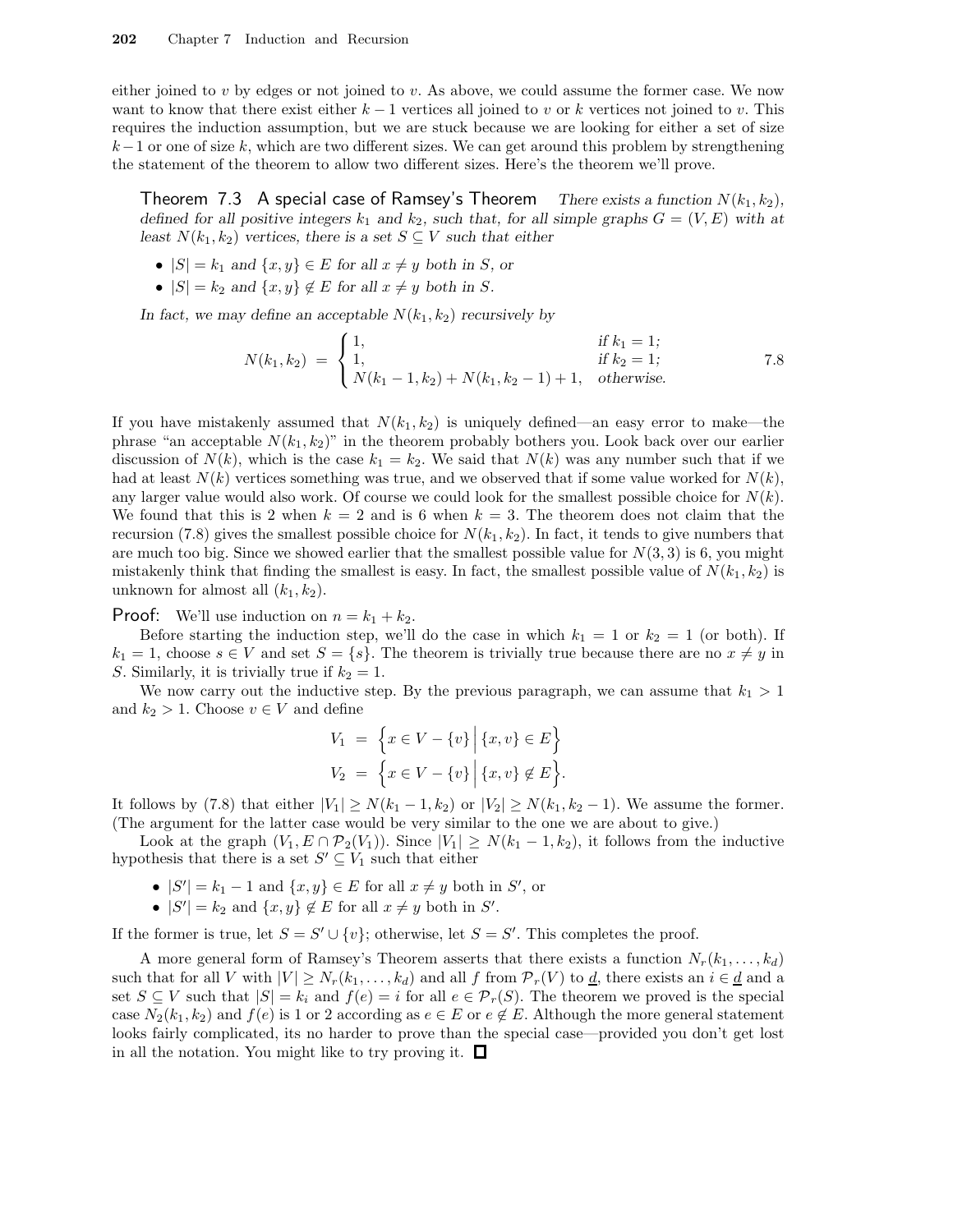In these exercises, indicate clearly

- (i) what  $\mathcal{A}(n)$  is,
- (ii) what the inductive step is and
- (iii) where the inductive hypothesis is used.
- 7.1.1. Indicate (i)–(iii) in the proof of the rank formula (Theorem 3.1 (p. 76)).
- 7.1.2. Indicate (i)–(iii) in the proof of the greedy algorithm for unranking in Section 3.2 (p. 80).
- 7.1.3. Do Exercise 1.3.11.
- 7.1.4. For  $n \geq 0$ , let  $D_n$  be the number of derangements (permutations with no fixed points) of an n-set. By convention,  $D_0 = 1$ . The next few values are  $D_1 = 0$ ,  $D_2 = 1$ ,  $D_3 = 2$  and  $D_4 = 9$ . Here are some statements about  $D_n$ .

(i) 
$$
D_n = nD_{n-1} + (-1)^n
$$
 for  $n \ge 1$ .  
\n(ii)  $D_n = (n-1)(D_{n-1} + D_{n-2})$  for  $n \ge 2$ .  
\n(iii)  $D_n = n! \sum_{n=1}^n \frac{(-1)^k}{n!}$ .

(a) Use (i) to prove (ii). (Induction is not needed.)

k!

 $_{k=0}$ 

- (b) Use (ii) to prove (i).
- (c) Use (i) to prove (iii).
- (d) Use (iii) to prove (i). (Induction is not needed)
- 7.1.5. Write the following Boolean functions in disjunctive form. The functions are given in two-line form.
	- (a)  $\begin{pmatrix} 0,0 & 0,1 & 1,0 & 1,1 \\ 1 & 1 & 0 & 0 \end{pmatrix}$ . (b)  $\begin{pmatrix} 0,0 & 0,1 & 1,0 & 1,1 \\ 0 & 1 & 1 & 0 \end{pmatrix}$ .  $(c)$   $\begin{pmatrix} 0,0,0 & 0,0,1 & 0,1,0 & 0,1,1 & 1,0,0 & 1,0,1 & 1,1,0 & 1,1,1 \\ 0 & 1 & 0 & 1 & 1 & 0 & 1 & 0 \end{pmatrix}$ . (d)  $\begin{pmatrix} 0,0,0 & 0,0,1 & 0,1,0 & 0,1,1 & 1,0,0 & 1,0,1 & 1,1,1 & 1 \\ 0 & 1 & 1 & 1 & 1 & 0 & 0 & 0 \\ 0 & 0 & 0 & 0 & 0 & 0 & 0 \end{pmatrix}$
- 7.1.6. Write the following Boolean functions in disjunctive form.

(a) 
$$
(x_1 + x_3)(x_2 + x_4)
$$
.

- (b)  $(x_1 + x_2)(x_1 + x_3)(x_2 + x_3)$ .
- 7.1.7. A Boolean function f is written in *conjunctive form* if  $f = A_1 A_2 \cdots$ , where  $A_i$  is the "or" of terms each of which is either an  $x_i$  or an  $x'_i$ . Prove that every Boolean function can be written in conjunctive form.

Hint. The proof parallels that in Example 7.3. The hardest part is probably finding the equation that replaces (7.5).

- 7.1.8. Part II contains a variety of results that are proved by induction. Some appear in the text and some in the exercises. Write careful inductive proofs for each of the following.
	- (a) Every connected graph has a lineal spanning tree.
	- (b) The number of ways to color a simple graph  $G$  with  $x$  colors is a polynomial in  $x$ . (Do this by deletion and contraction.)
	- (c) Euler's relation:  $v e + f = 2$ .
	- (d) Every planar graph can be colored with 5 colors.
	- (e) Using the fact that every tree has a leaf, prove that an *n*-vertex tree has exactly  $n 1$  edges.
	- (f) Every *n*-vertex connected graph has at least  $n 1$  edges.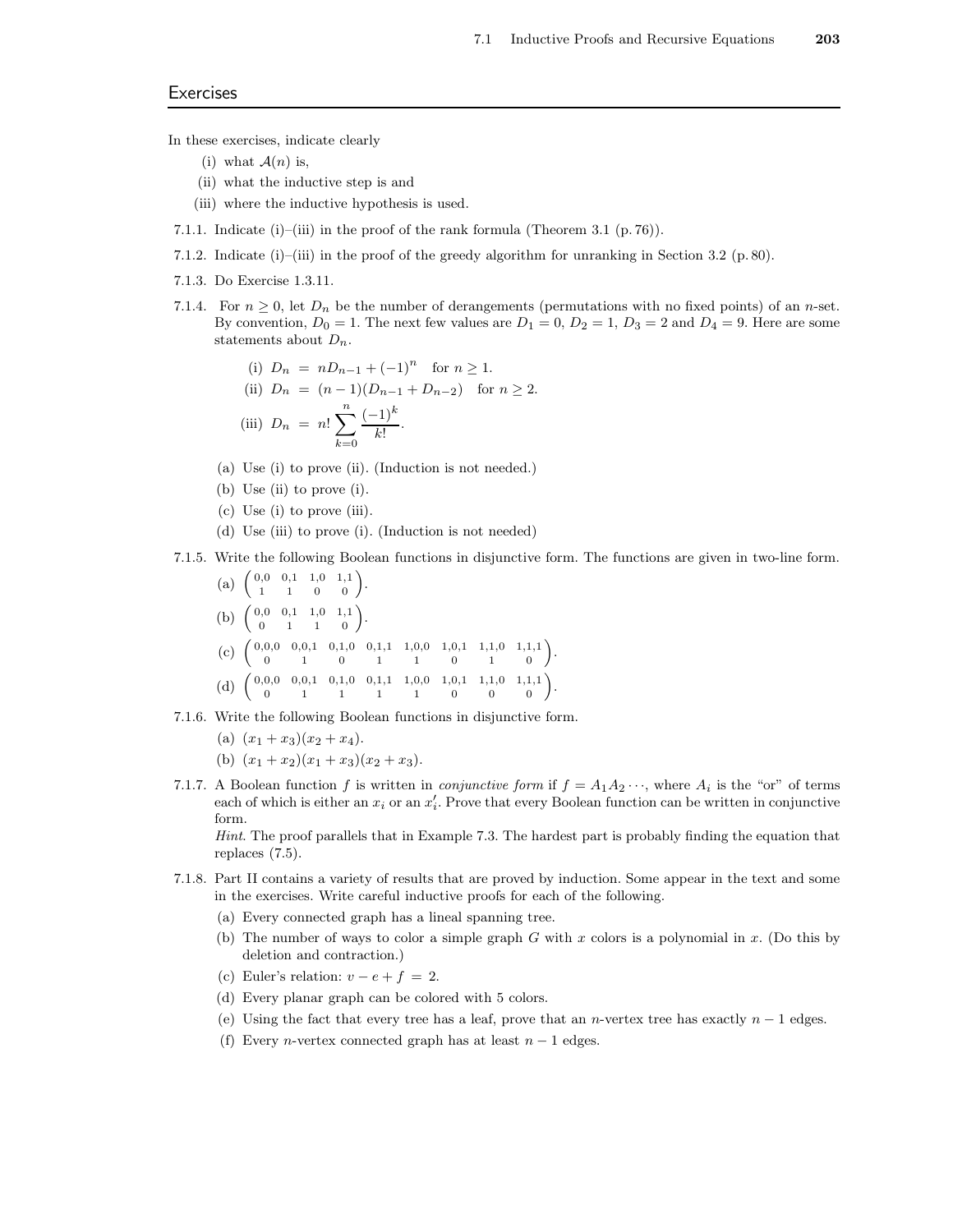\*7.1.9. Using the definition of the Fibonacci numbers in Example 7.2, prove that

 $F_{n+k+1} = F_{n+1}F_{k+1} + F_nF_k$  for  $k \ge 0$  and  $n \ge 0$ .

Do not use formula (7.3). *Hint.* You may find it useful to note that  $n + k + 1 = (n - 1) + (k + 1) + 1$ .

## 7.2 Thinking Recursively

A recursive formula tells us how to compute the value we are interested in terms of earlier ones. (The "earliest" values are specified separately.) How many can you recall from previous chapters? A recursive definition describes more complicated instances of a concept in terms of simpler ones. (The "simplest" instances are specified separately.) These are examples of the recursive approach, which we defined at the beginning of this part:

Definition 7.2 Recursive approach A recursive approach to a problem consists of two parts:

- 1. The problem is reduced to one or more problems of the same kind which are simpler in some sense.
- 2. There is a set of simplest problems to which all others are reduced after one or more steps. Solutions to these simplest problems are given.

This definition focuses on tearing down (reduction to simpler cases). Sometimes it may be easier or better to think in terms of building up (construction of bigger cases). We can simply turn Definition 7.2 on its head:

Definition 7.3 Recursive solution We have a recursive solution to the problem (proof, algorithm, data structure, etc.) if the following two conditions hold.

- 1. The set of simplest problems can be dealt with (proved, calculated, sorted, etc.).
- 2. The solution to any other problem can be built from solutions to simpler problems, and this process eventually leads back to the simplest problems.

Let's look briefly at some examples where recursion can be used. Suppose that we are given a collection of things and a problem associated with them. Examples of things and problems are

- assertions  $A(n)$  that we want to prove;
- the binomial coefficients  $C(n, k)$  that we want to compute using  $C(n, k) = C(n-1, k) + C(n-1, k-1)$  from Section 1.4;
- the recursion  $D_n = (n-1)(D_{n-1} + D_{n-2})$  for derangements that we want to prove by a direct combinatorial argument;
- lists to sort;
- RP-trees that we want to define.

Suppose we have some binary relation between these things which we'll denote by "simpler than." If there is nothing simpler than a thing  $X$ , we call  $X$  "simplest." There may be several simplest things. In the examples just given, we'll soon see that the following notions are appropriate.

- $\mathcal{A}(n)$  is simpler than  $\mathcal{A}(m)$  if  $n < m$  and  $\mathcal{A}(1)$  is the simplest thing.
- $C(n, k)$  is simpler than  $C(m, j)$  if  $n < m$  and the  $C(0, k)$ 's are the simplest things.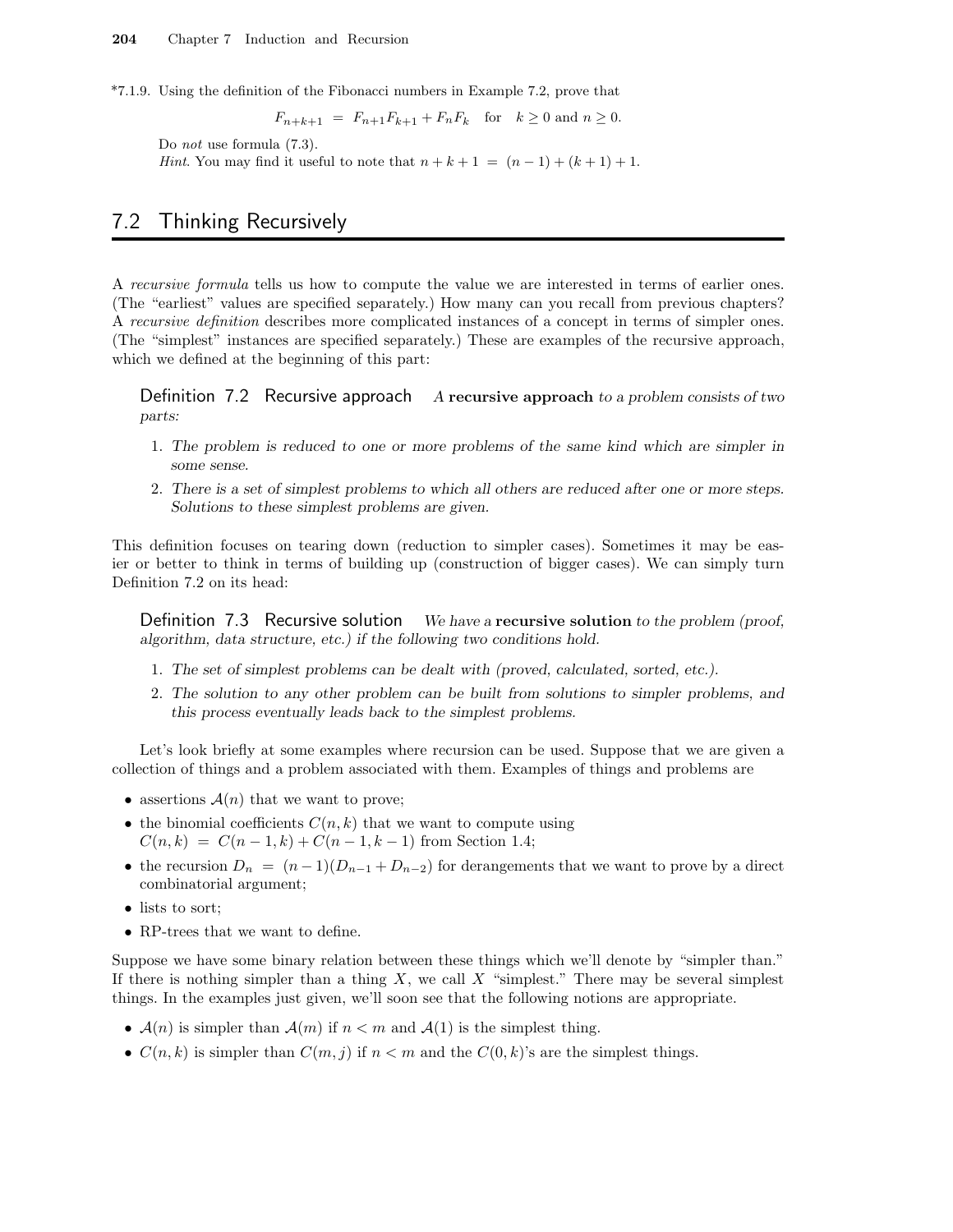- $D_n$  is simpler that  $D_m$  if  $n > m$  and the simplest things are  $D_0$  and  $D_1$ .
- One list is simpler than another if it contains fewer items and the lists with one item are the simplest things.
- One tree is simpler than another if it contains less vertices and the one vertex tree is the simplest.

Example 7.5 The induction theorem The induction theorem in the previous section solves the problem of proving  $\mathcal{A}(n)$  recursively. There is only one simplest problem:  $\mathcal{A}(1)$ . We are usually taking a reduction viewpoint when we prove something by induction.  $\Box$ 

Example 7.6 Calculating binomial coefficients Find a method for calculating the binomial coefficients  $C(n, k)$ . As indicated above, we let the simplest values be those with  $n = 0$ . From Chapter 1 we have

- $C(0,k) = \begin{cases} 1, & \text{if } k = 0; \\ 0, & \text{otherwise} \end{cases}$ 0, otherwise.
- $C(n, k) = C(n 1, k 1) + C(n 1, k).$

This solves the problem recursively.  $\square$ 

Is the derivation of the binomial coefficient recursion done by reduction or construction? We can derive it by dividing the k-subsets of  $\underline{n}$  into those that contain n and those that do not. This can be regarded as reduction or construction. Such ambiguities are common because the two concepts are simply different facets of the same thing. Nevertheless, it is useful to explore reduction versus construction in problems so as to gain facility with solving problems recursively. We do this now for derangements.

Example 7.7 A recursion for derangements A derangement is a permutation without fixed points and  $D_n$  is the number of derangements of an n-set. In Exercise 7.1.4 the recursion

$$
D_n = (n-1)(D_{n-1} + D_{n-2}) \text{ for } n \ge 2
$$
 7.9

with initial conditions  $D_0 = 1$  and  $D_1 = 0$  was stated without proof. We now give a derivation using reduction and construction arguments.

Look at a derangement of  $n$  in cycle form. Since a derangement has no fixed points, no cycles have length 1. We look at the cycle of the derangement that contains  $n$ .

(a) If this cycle has length 2, throw out the cycle.

(b) If this cycle has length greater than 2, remove n from the cycle.

In case (a), suppose k is in the cycle with n. We obtain every derangement of  $n - \{k, n\}$  exactly once. Since there are  $n-1$  possibilities for k, (a) contributes  $(n-1)D_{n-2}$  to the count. This is a reduction point of view.

In case (b), we obtain derangements of  $n - 1$ . To find the contribution of (b), it may be easier to take a construction view: Given a derangement of  $n-1$  in cycle form, we choose which of the  $n-1$  elements to insert n after. This gives a contribution of  $(n-1)D_{n-1}$ 

The initial conditions and the range of  $n$  for which  $(7.9)$  is valid can be found by examining our argument. There are two approaches:

- We could take the view that derangements only make sense for  $n \geq 1$  and so (7.9) is used when  $n > 3$ , with initial conditions  $D_1 = 0$  and  $D_2 = 1$ .
- We could look at the argument used to derive the recursion and ask how we should define  $D_n$ for  $n < 1$  so that the argument makes sense. Note that for  $n = 1$ , the values of  $D_0$  and  $D_{-1}$ don't matter since the recursion gives

$$
D_1 = (1 - 1)(D_0 + D_{-1}) = 0(D_0 + D_{-1}) = 0,
$$

which is correct. What about  $n = 2$ ? We look at (a) and (b) separately.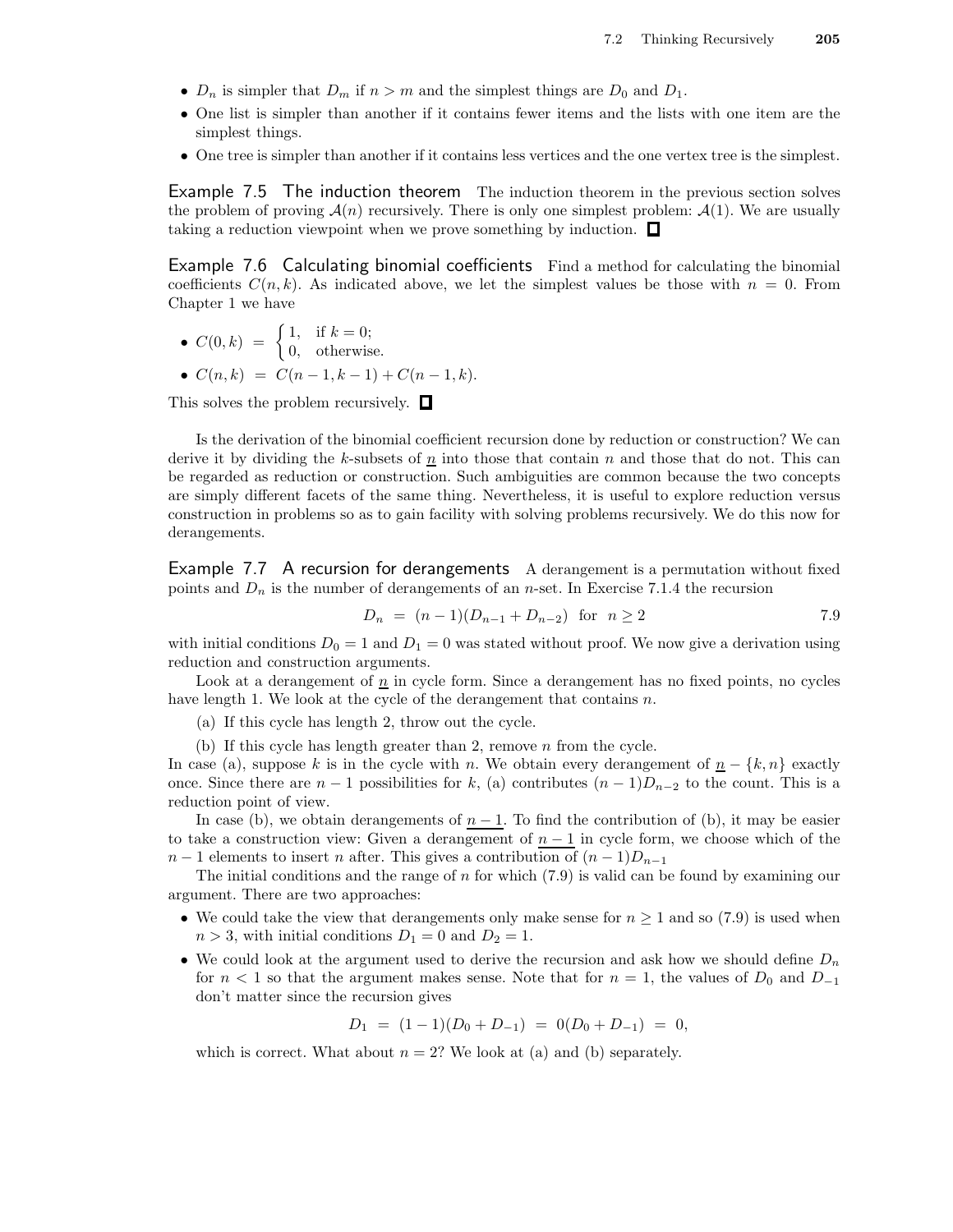- (a) We want to get the derangement  $(1, 2)$ , so we need  $D_0 = 1$ .
- (b) This should give zero since there is no derangement of  $2$  containing a cycle of length exceeding 2. Thus we need  $D_1 = 0$ , which we have.

To summarize, we can use (7.9) for  $n \geq 1$  with the initial conditions  $D_0 = 1$ .

Example 7.8 Merge sorting Merge sorting can be described as follows.

- 1. The lists containing just one item are the simplest and they are already sorted.
- 2. Given a list of  $n > 1$  items, choose k with  $1 \leq k < n$ , sort the first k items, sort the last  $n k$ items and merge the two sorted lists.

This algorithm builds up a way to sort an n-list out of procedures for sorting shorter lists. Note that we have not specified how the first k or last  $n - k$  items are to be sorted, we simply assume that it has been done. Of course, an obvious way to do this is to simply apply our merge sorting algorithm to each of these sublists.

Let's implement the algorithm using people rather than a computer. Imagine training a large number of obedient people to carry out two tasks: splitting a list for other people to sort and merging two lists. We give one person the unsorted list and tell him to sort it using the algorithm and return the result to us.

What happens? Anyone who has a list with only one item returns it unchanged to the person he received it from. This is Case 1 in Definition 7.3 (p. 204) (and also in the algorithm). Anyone with a list having more than one item splits it and gives each piece to a person who has not received a list, telling each person to sort it and return the result. When the results have been returned, this person merges the two lists and returns the result to whoever gave him the list. If there are enough obedient people around, we'll eventually get our answer back.

Notice that no one needs to pay any attention to what anyone else is doing to a list.  $\Box$ 

We now look at one of the most important recursive definitions in computer science.

Example 7.9 Defining rooted plane trees recursively Rooted plane trees (RP-trees) were defined in Section 5.4 (p. 136). Here is a recursive constructive definition of RP-trees.

- A single vertex, which we call the root, is an RP-tree.
- If  $T_1, \ldots, T_k$  is an ordered list of RP-trees with roots  $r_1, \ldots, r_k$  and no vertices in common, then an RP-tree can be constructed by choosing an unused vertex  $r$  to be the root, letting its *i*th child be  $r_i$  and forgetting that  $r_1, \ldots, r_k$  were called roots.

This is a more compact definition than the nonconstructive one given in Section 5.4. This approach to RP-trees is very important for computer science. We'll come back to it in the next section.

We should, and will, prove that this definition is equivalent to that in Section 5.4. In other words, our new "definition" should not be regarded as a definition but, rather, as a theorem—you can only define something once!

Define an edge to be any set of two vertices in which one vertex is the child of the other. Note that the recursive definition insures that the graph is connected and the use of distinct vertices eliminates the possibility of cycles. Thus, the "definition" given here leads to a rooted, connected, simple graph without loops. Furthermore, the edges leading to a vertex's sons are ordered. Thus we have an RP-tree. To actually prove this carefully, one must use induction on the number of vertices. This is left as an exercise.

It remains to show that every RP-tree, as defined in Section 5.4, can be built by the method described in the recursive "definition" given above. One can use induction on the number of vertices. It is obvious for one vertex. Remove the root vertex and note that each child of the root now becomes the root of an RP-tree. By the induction hypothesis, each of these can be built by our recursive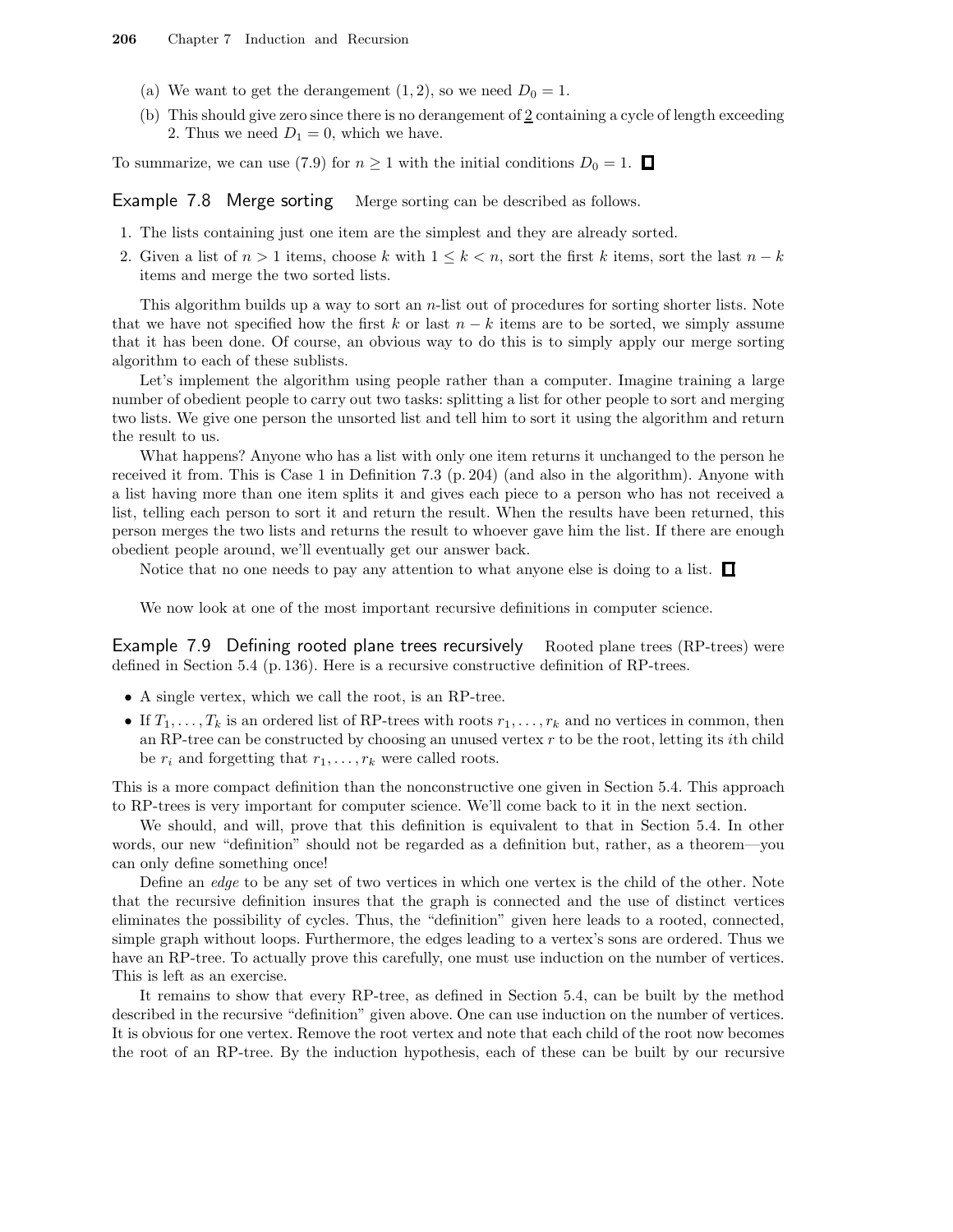process. The recursive process allows us to add a new root whose children are the roots of these trees, and this reconstructs the original RP-tree.

Here is another definition of an RP-tree.

- A single vertex, which we call the root, is an RP-tree.
- If  $T_1$  and  $T_2$  are RP-trees with roots  $r_1$  and  $r_2$  and no vertices in common, then an RP-tree can be constructed by connecting  $r_1$  to  $r_2$  with an edge, making  $r_2$  the root of the new tree and making  $r_1$  the leftmost child of  $r_2$ .

We leave it to you to prove that this is equivalent to the previous definition  $\Box$ 

Example 7.10 Recursions for rooted plane trees Rooted trees in which each non-leaf vertex has exactly two edges leading away from the root is called a full binary tree. By replacing k in the previous example with 2, we have a recursive definition of them: A full binary RP-tree is either a single vertex or a new root vertex joined to two full binary RP-trees.

As noted in Section 1.4 (p. 32), recursive constructions lead to recursions. Let's use the previous recursive definition to get a recursion for full binary trees. Suppose we require that any node that is not a leaf have exactly two children. Let  $b_n$  be the number of such trees that have n leaves. From the recursive definition, we have  $b_1 = 1$  for the single vertex tree. Since the recursive construction gives us each tree exactly once, we have

$$
b_n = b_1 b_{n-1} + b_2 b_{n-2} + \dots + b_{n-1} b_1 = \sum_{j=1}^{n-1} b_j b_{n-j} \quad \text{for } n > 1.
$$

To see why this is so, apply the Rules of Sum and Product: First, partition the problem according to the number of leaves in  $T_1$ , which is the j in our formula. Second, for each case choose  $T_1$  and then choose  $T_2$ , which gives us the term  $b_j b_{n-j}$ .

If we try the same approach for general rooted plane trees, we have two problems. First, we had better not count by leaves since there are an infinite number of trees with just one leaf, namely trees with of the form  $\bullet \bullet \bullet \bullet \bullet \bullet \bullet$ . Second, the fact the the definition involves  $T_1, \ldots, T_k$  where k can be any positive integer makes the recursion messy: we'd have to sum over all such k and for each k we'd have a product  $t_{j_1} \cdots t_{j_k}$  to sum over all j's such that  $j_1 + \cdots + j_k$  has the appropriate value.

The first problem is easy to fix: let  $t_n$  be the number of rooted plane trees with n vertices. The second problem requires a new recursive construction, which means we have to be clever. We use the construction in the last paragraph of the previous example. We then have  $t_1 = 1$  and, for  $n > 1$ ,  $t_n = \sum_{j=1}^{n-1} t_j t_{n-j}$ , because if the constructed tree has n vertices and  $T_1$  has j vertices, then  $T_2$  has  $n - j$  vertices. Notice that  $t_n$  and  $b_n$  satisfy the same recursion with the same initial conditions. Since the recursion lets us compute all values recursively, it follows that  $t_n = b_n$ . (Alternatively, you could prove  $b_n = t_n$  using the recursion and induction on n.) Actually, there is a slight gap here: we didn't prove that the new recursive definition gives all rooted plane trees and gives them exactly once. We leave it to you to convince yourself of this.  $\square$ 

A recursive algorithm is an algorithm that refers to itself when it is executing. As with any recursive situation, when an algorithm refers to itself, it must be with "simpler" parameters so that it eventually reaches one of the "simplest" cases, which is then done without recursion. Our recursion for  $C(n, k)$  can be viewed as a recursive algorithm. Our description of merge sorting in Examples 7.8 gives a recursive algorithm if the sorting required in Step 2 is done by using the algorithm itself. Let's look at one more example illustrating the recursive algorithm idea.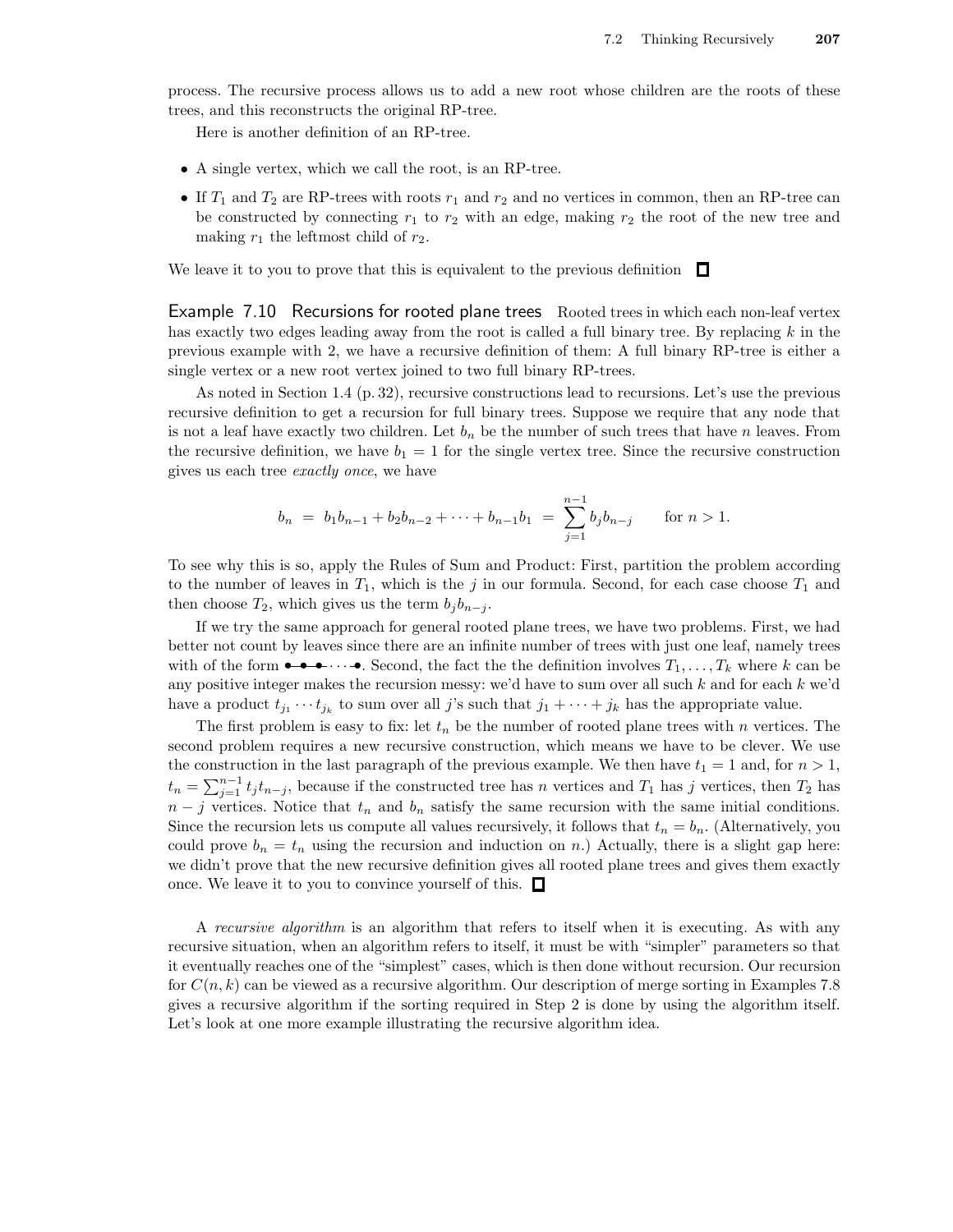Example 7.11 A recursive algorithm Suppose you are interested in listing all sequences of length eight, consisting of four zeroes and four ones. Suppose that you have a friend who does this sort of thing, but will only make such lists if the length of the sequence is seven or less. "Nope," he says, "I can't do it—the sequence is too long." There is a way to trick your friend into doing it. First give him the problem of listing all sequences of length seven with three ones. He doesn't mind, and gives you the list 1110000, 1011000, 0101100, etc. that he has made. You thank him politely, sneak off, and put a "1" in front of every sequence in the list he has given you to obtain 11110000, 11011000, 10101100, etc. Now, you return to him with the problem of listing all strings of length seven with four ones. He returns with the list 1111000, 0110110, 0011101, etc. Now you thank him and sneak off and put a "0" in front of every sequence in the list he has given you to obtain 01111000, 00110110, 00011101, etc. Putting these two lists together, you have obtained the list you originally wanted.

How did your friend produce these lists that he gave you? Perhaps he had a friend that would only do lists of length 6 or less, and he tricked this friend in the same way you tricked him! Perhaps the "6 or less" friend had a "5 or less friend" that he tricked, etc. If you are sure that your friend gave you a correct list, it doesn't really matter how he got it.  $\Box$ 

These examples are rather easy to follow, but what happens if we look into them more deeply? We might ask just how  $C(15, 7)$  is calculated in terms of the simplest values  $C(0, k)$  without specifying any of the intermediate values. We might ask just what all of our trained sorters are doing. We might ask how your friend got his list of sequences.

This kind of analysis is often tempting to do when we are debugging recursive algorithms. It is almost always the wrong thing to do. Asking about such details usually leads to confusion and gets one so off the track that it is even harder to convince oneself that the algorithm is correct.

Why is it unnecessary to "unwind" the recursion in this fashion? If Case 2 of our recursive solution as given by Definition 7.3 (p. 204) correctly describes what to do, assuming that the simpler problems have been done correctly, then our recursive solution works! This can be demonstrated the way induction was proved: If the solution fails, there must be a problem for which it fails such that it succeeds for all simpler problems. If this problem is simplest, it contradicts Case 1 in Definition 7.3. If this problem is not simplest, it contradicts Case 2 in Definition 7.3 since all simpler problems have been dealt with. Thus our assumption that the solution fails has led to a contradiction. It is important to understand this proof since it is the theoretical basis for recursive methods. To summarize:

Principle Thinking recursively *Carefully verify the two parts of Definition 7.2 or of Defi*nition 7.3. Avoid studying the results of iterating the recursive solution.

If you are just learning about recursion, you may find it difficult to believe that this general strategy will work without seeing particular solutions where the reduction to the simplest cases is laid out in full detail. In even a simple recursive solution, it is likely that you'll become confused by the details, even if you're accustomed to thinking recursively. If you agree that the proof in the previous paragraph is correct, then such detail is not needed to see that the algorithm is correct. It is very important to realize this and to avoid working through the stages of the recursive solution back to the simplest things.

If for some reason you must work backwards through the recursive stages, do it gingerly and carefully. When must you work backwards like this?

- For some reason you may be skipping over an error in your algorithm and so are unable to correct it. The unwinding process can help, probably not because it will help you find the error directly but because it will force you to examine the algorithm more closely.
- You may wish to replace the recursive algorithm with a nonrecursive one. That may require a much deeper understanding of what happens as the recursion is iterated.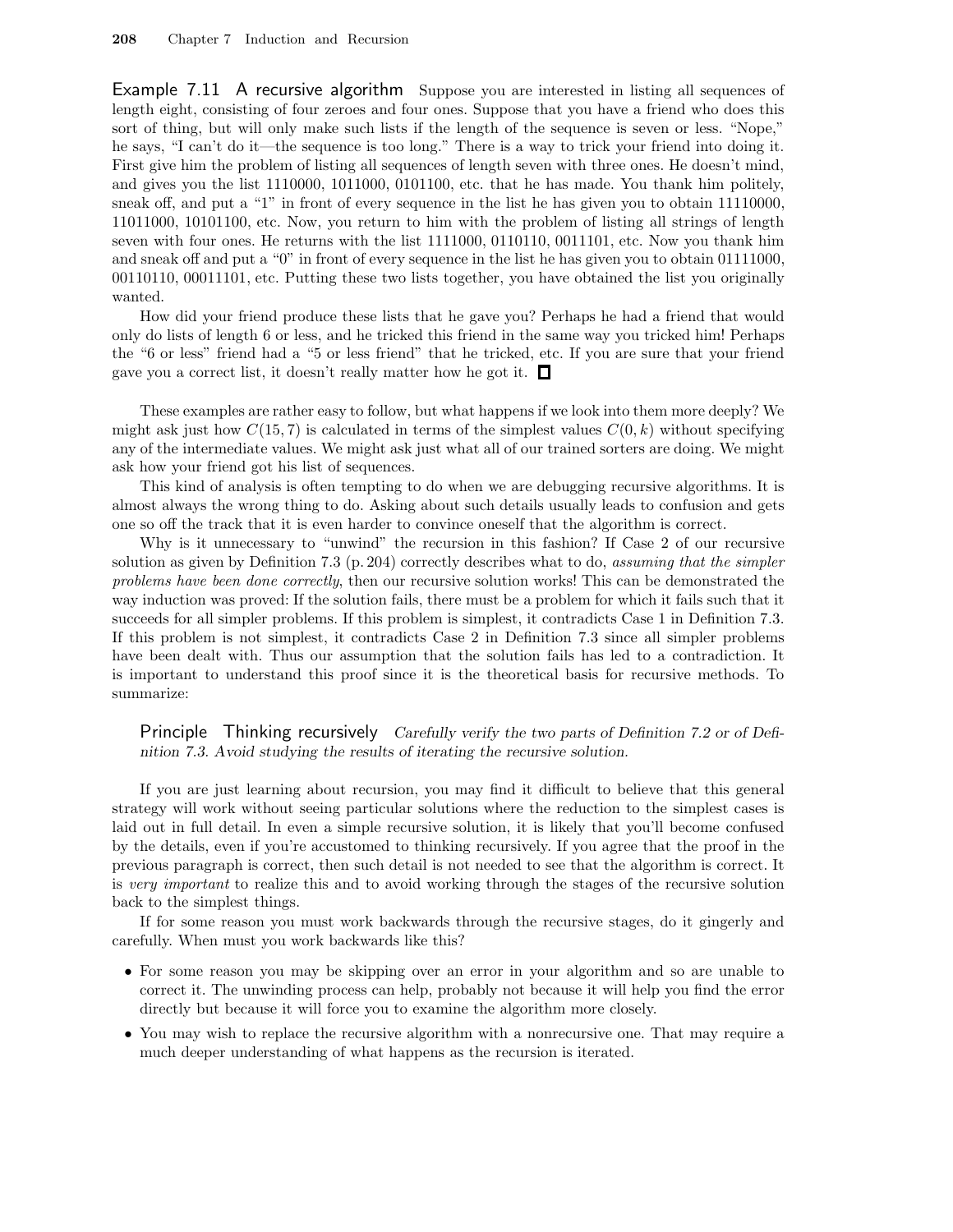The approach of focusing on the two steps of an inductive solution is usually difficult for beginners to maintain. Resist the temptation to abandon it! This does not mean that you should avoid details, but the details you should concern yourself with are different:

- "Is every solution built from simplest solutions, and have I handled the simplest solutions properly?" If not, then the foundation of your recursively built edifice is rotten and the entire structure will collapse.
- "Is my description of how to use simpler solutions to build up more complicated ones correct?"
- "If this is an algorithm, have I specified all the recursive parameters?"

This last point will be dealt with in the next section where we'll discuss implementation.

This does not mean one should never look at the details of a recursion. There are at least two situations in which one does so. First, one may wish to develop a nonrecursive algorithm. Understanding the details of how the recursive algorithm works may be useful. Second, one may need to reduce the amount of storage a recursive algorithm requires.

### **Exercises**

- 7.2.1. We will prove that all positive integers are equal. Let  $\mathcal{A}(n)$  be the statement "All positive integers" that do not exceed n are equal." In other words, "If p and q are integers between 1 and n inclusive, then  $p = q$ ." Since 1 is the only positive integer not exceeding 1,  $\mathcal{A}(1)$  is true. For  $n > 1$ , we now assume  $\mathcal{A}(n-1)$  and prove  $\mathcal{A}(n)$ . If p and q are positive integers not exceeding n, let  $p' = p - 1$  and  $q' = q - 1$ . Since p' and q' do not exceed  $n - 1$ , we have  $p' = q'$  by  $\mathcal{A}(n - 1)$ . Thus  $p = q$ . This proves  $\mathcal{A}(n)$ . Where is the error?
- 7.2.2. What is wrong with the following proof that every graph can be drawn in the plane in such a way that no edges intersect? Let  $\mathcal{A}(n)$  be the statement for all graphs with n vertices. Clearly  $\mathcal{A}(1)$  is true. Let G be a graph with vertices  $v_1, \ldots, v_n$ . Let  $G_1$  be the subgraph induced by  $v_2, \ldots, v_n$  and let  $G_n$  be the subgraph induced by  $v_1, \ldots, v_{n-1}$ . By the induction assumption, we can draw both  $G_1$  and  $G_n$  in the plane. After drawing  $G_n$ , add the vertex  $v_n$  near  $v_1$  and use the drawing of  $G_1$  to see how to connect  $v_n$  to the other vertices.
- 7.2.3. What is wrong with the following proof that all positive integers are interesting? Suppose the claim is false and let  $n$  be the smallest positive integer which is not interesting. That is an interesting fact about  $n$ , so  $n$  is interesting!
- 7.2.4. What is wrong with the following method for doing this exercise? Ask someone else in the class who will tell you the answer if he/she knows it. If that person knows it, you are done; otherwise that person can use this method to find the answer and so you are done anyway. Remark: Of course it could be wrong morally because it may be cheating. For this exercise, you should find another reason.
- 7.2.5. This relates to Example 7.9. Fill in the details of the proof of the equivalence of the two definitions of RP-trees.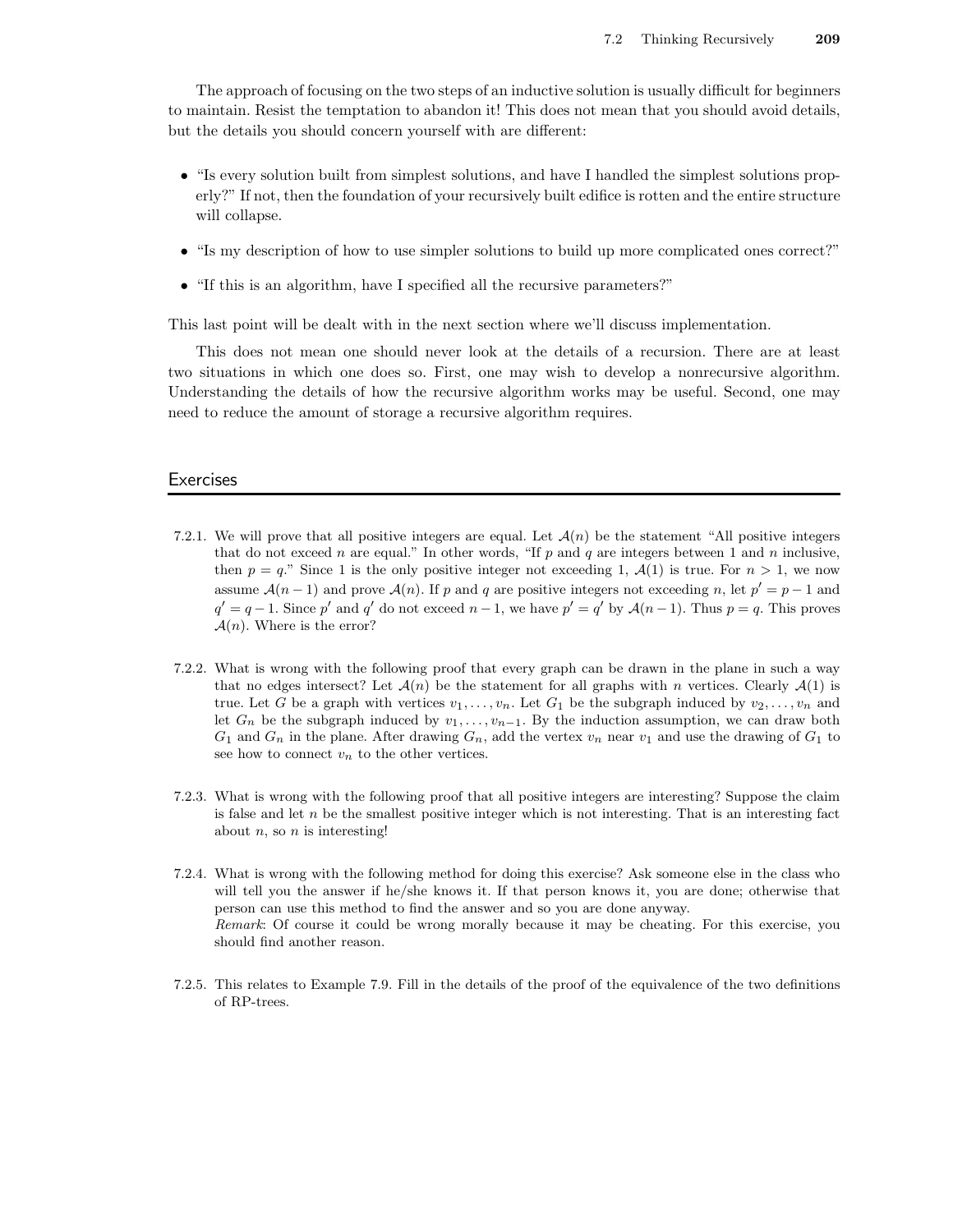# 7.3 Recursive Algorithms

We'll begin this section by using merge sort to illustrate how to obtain information about a recursive algorithm. In this case we'll look at proof of correctness and a recursion for running time. Next we'll turn our attention to the local description of a recursive procedure. What are the advantages of thinking locally?

- Simplicity: By thinking locally, we can avoid the quagmire that often arises in attempting to unravel the details of the recursion. To avoid the quagmire: Think locally, but remember to deal with initial conditions.
- Implementation: A local description lays out in graphical form a plan for coding up a recursive algorithm.
- Counting: One can easily develop a recursion for counting structures, operations, etc.
- Proofs: A local description lays out the plan for an inductive proof.

Finally, we'll turn our attention to the problem of how recursive algorithms are actually implemented on a computer. If you are not programming recursive algorithms at present, you may think of the implementation discussion as an extended programming note and file it away for future reference after skimming it.

## Obtaining Information: Merge Sorting

Here's an algorithm for "merge sorting" the sequence s and storing the answer in the sequence  $t$ .

```
Procedure SORT(s_1, \ldots, s_n into t_1, \ldots, t_n)
      If (n=1)t_1 = s_1Return
      End if
      Let m be n/2 with remainder discarded
      SORT(s_1, \ldots, s_m into u_1, \ldots, u_m)SORT(s_{m+1}, \ldots, s_n into v_1, \ldots, v_{n-m})
      MERGE(sequences u and v into t)
      Return
End
```
How do we know it doesn't run forever—an "infinite loop"? How do we know it's correct? How long does it take to run? As we'll see, we can answer such questions by making modifications to the algorithm.

The infinite loop question can be dealt with by verifying the conditions of Definition 7.2 (p. 204). For the present algorithm, the complexity of the problem is the length of the sequence and the simplest case is a 1-long sequence. The algorithm deals directly with the simplest case. Other cases are reduced to simpler ones because a list is divided into shorter lists.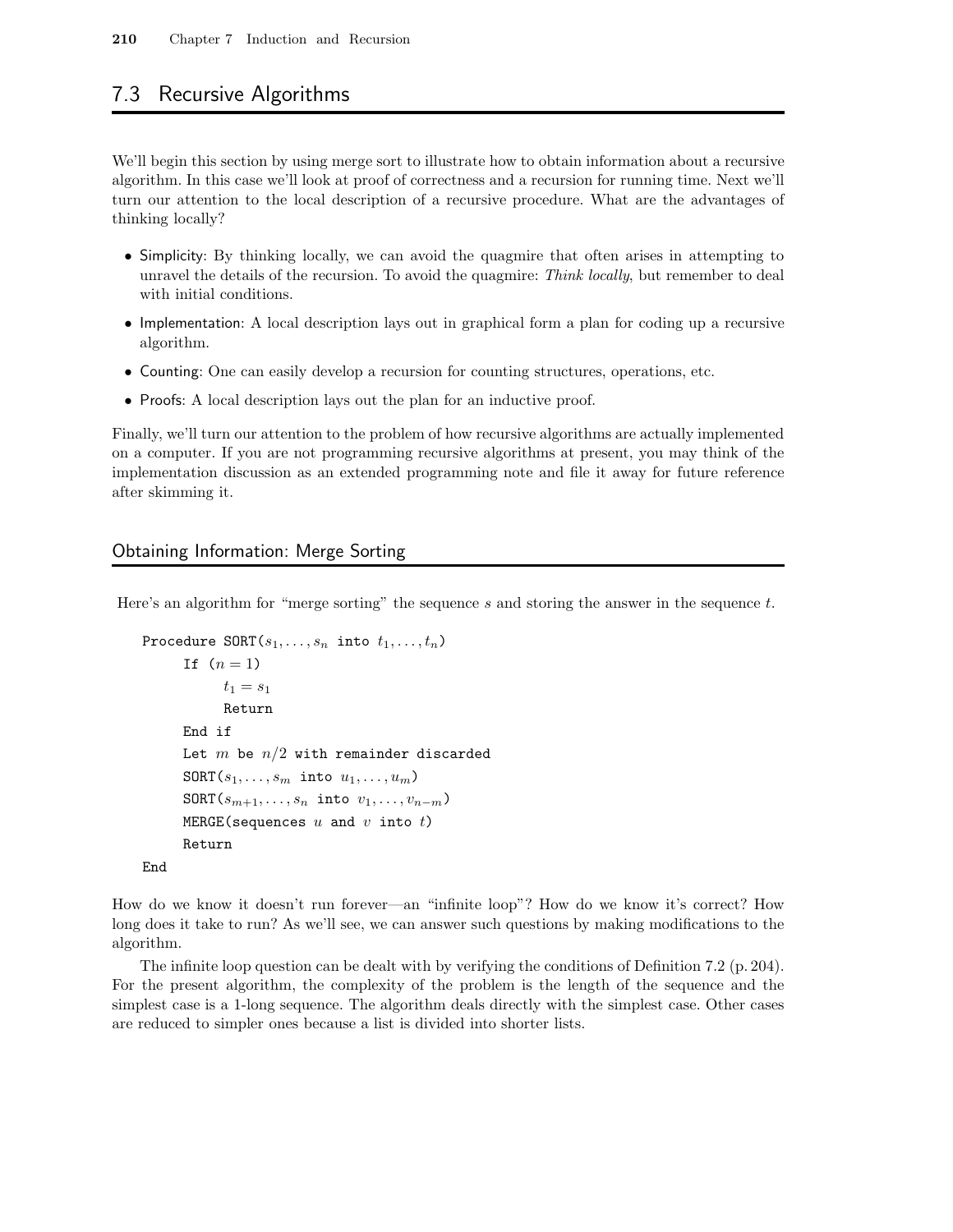| first |                      |  | $1367$ $1367$ $1367$ $1367$ $1367$ $1367$ $1367$                             |                                                                             |
|-------|----------------------|--|------------------------------------------------------------------------------|-----------------------------------------------------------------------------|
|       |                      |  | second $2\ 4\ 5$ $2\ 4\ 5$ $2\ 4\ 5$ $2\ 4\ 5$ $2\ 4\ 5$ $2\ 4\ 5$ $2\ 4\ 5$ |                                                                             |
|       | output $1 \t 1 \t 1$ |  |                                                                              | $1\ 2\ 3 \qquad 1\ 2\ 3\ 4 \qquad 1\ 2\ 3\ 4\ 5 \qquad 1\ 2\ 3\ 4\ 5\ 6\ 7$ |

Figure 7.1 Merging two sorted lists. The first and second lists are shown with their pointers at each step.

Example 7.12 The merge sort algorithm is correct One way to prove program correctness is to insert claims into the code and then prove that the claims are correct. For recursive algorithms, this requires induction. We'll assume that the MERGE algorithm is known to be correct. (Proving that is an another problem.) Here's our code with comments added for proving correctness.

Procedure SORT $(s_1, \ldots, s_n$  into  $t_1, \ldots, t_n$ ) If  $(n=1)$  $t_1 = s_1$ Return  $/* t$  is sorted  $*$ / End if Let  $m$  be  $n/2$  with remainder discarded  $SORT(s_1, \ldots, s_m \text{ into } u_1, \ldots, u_m)$  /\* u is sorted \*/  $SORT(s_{m+1}, \ldots, s_n \text{ into } v_1, \ldots, v_{n-m})$  /\* v is sorted \*/ MERGE(sequences  $u$  and  $v$  into  $t$ Return  $/* t$  is sorted  $*$ / End

We now use induction on  $n$  to prove

 $\mathcal{A}(n)$  = "When a comment is reached in sorting an *n*-list, it is true."

For  $n = 1$ , only the first comment is reached and it is clearly true since there is only one item in the list. For  $n > 1$ , the claims about u and v are true by  $\mathcal{A}(m)$  and  $\mathcal{A}(n-m)$ . Also, the claim about t is true by the assumption that MERGE runs correctly.  $\Box$ 

Example 7.13 The running time for a merge sort How long does the merge sort algorithm take to run? Let's ignore the overhead in computing  $m$ , subroutine calling and so forth and focus on the part that takes the most time: merging.

Suppose that  $u_1 \leq \ldots \leq u_i$  and  $v_1 \leq \ldots \leq v_i$  are two sorted lists. We can merge these two ordered lists into one ordered list very simply by moving pointers along the two lists and comparing the elements being pointed to. The smaller of the two elements is output and the pointer in its list is advanced. (The decision as to which to output at a tie is arbitrary.) When one list is used up, simply output the remainder of the other list. The sequence of operations for the lists 1,3,6 and 2,4,5 is shown in Figure 7.1. Since each comparison results in at least one output and the last output is free, we require at most  $i + j - 1$  comparisons to merge the lists  $u_1 \leq \ldots \leq u_i$  and  $v_1 \leq \ldots \leq v_j$ . On the other hand, if one list is output before any of the other list, we might use only  $\min(i, j)$ comparisons.

Let  $C(n)$  be an upper bound on the number of comparisons needed to merge sort a list of n things. Clearly  $C(1) = 0$ . The number of comparisons needed to merge two lists with a total of n items is at most  $n-1$ . We can convert our sorting procedure into one for computing  $C(n)$ . All we need to do is replace SORT with C and add up the various counts. Here's the result.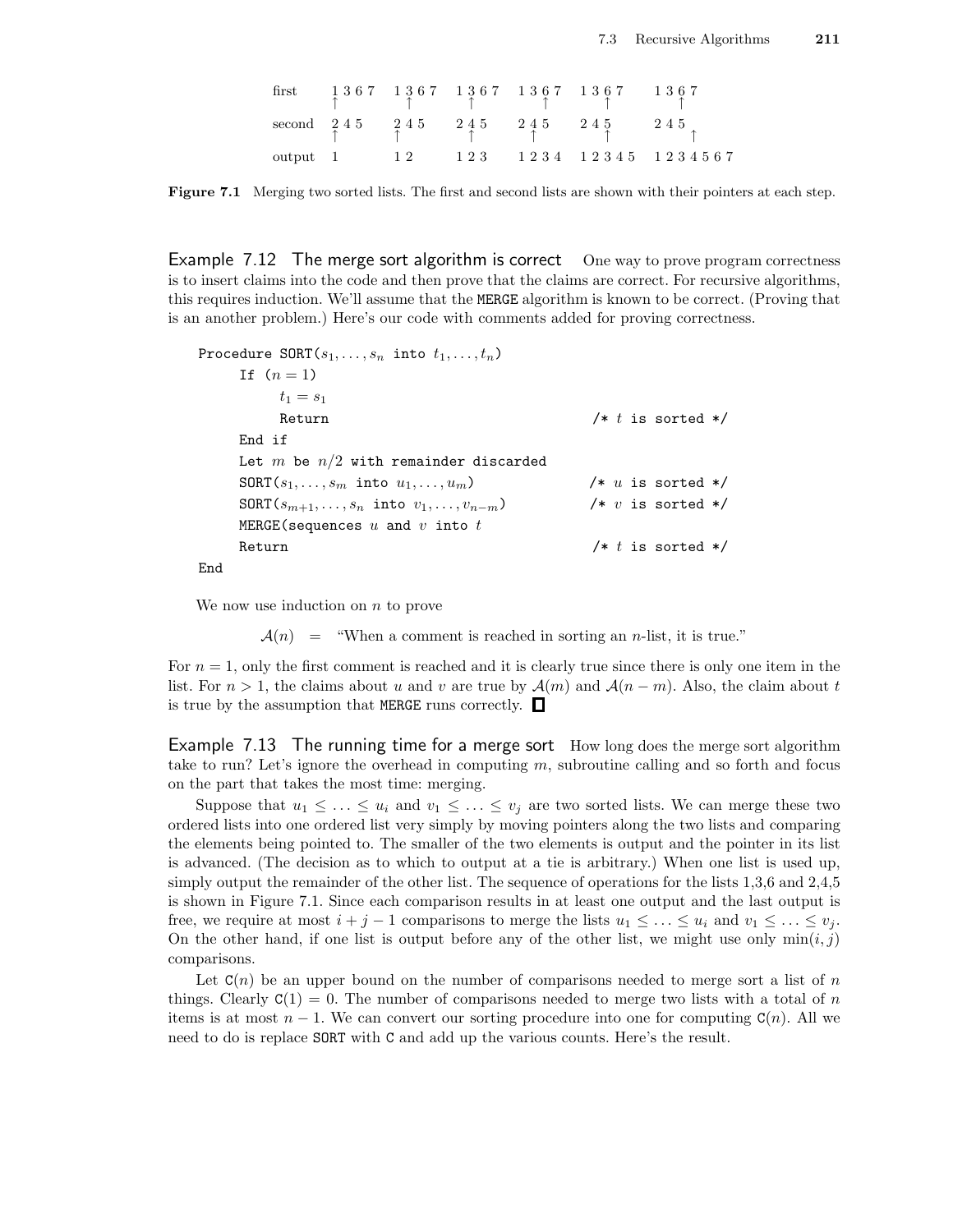Procedure  $C(n)$  $C=0$ If  $(n = 1)$ , then Return  $C$ Let  $m$  be  $n/2$  with remainder discarded  $C = C + C(m)$  $C = C + C(n-m)$  $C = C + (n - 1)$ Return C

End

To make things easier for ourselves, let's just look at lengths which are powers of two so that the division comes out even. Then  $C(1) = 0$  and  $C(2<sup>k</sup>) = 2C(2<sup>k-1</sup>) + 2<sup>k</sup> - 1$ . By applying the recursion we get

> $C(2) = 2 \cdot 0 + 1 = 1,$   $C(4) = 2 \cdot 1 + 3 = 5,$  $C(8) = 2 \cdot 5 + 7 = 17,$   $C(16) = 2 \cdot 17 + 15 = 49.$

What's the pattern?

∗ ∗ ∗ Stop and think about this! ∗ ∗ ∗

It appears that  $C(2^k) = (k-1)2^k + 1$ . We leave it to you to prove this by induction. This suggests that the number of comparisons needed to merge sort an n long list is bounded by about  $n \log_2(n)$ . We've only proved this for  $n$  a power of 2 and will not give a general proof.

There are a couple of points to notice here. First, we haven't concerned ourselves with how the algorithm will actually be implemented. In particular, we've paid no attention to how storage will be managed. Such a cavalier attitude won't work with a computer so we'll discuss implementation problems in the next section. Second, the recursive algorithm led naturally to a recursive estimate for the speed of the algorithm. This is often true.  $\Box$ 

### Local Descriptions

We begin with the local description for two ideas we've seen before when discussing decision trees. Then we look at the "Tower of Hanoi" puzzle, using the local description to illustrate the claims for thinking locally made at the beginning of this section.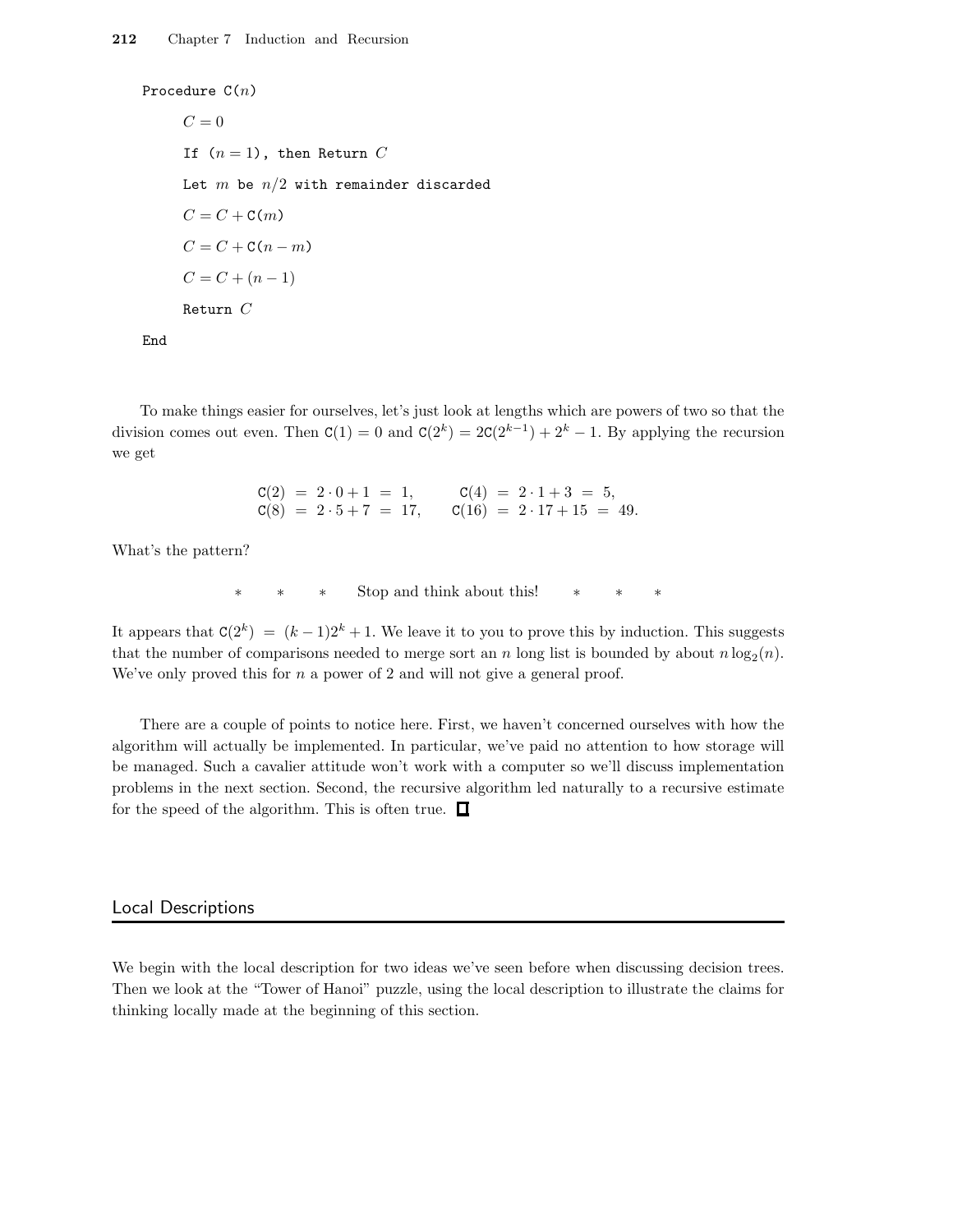

**Figure 7.2** The two cases for the local description of  $L(S)$ , the lex order permutation tree for  $S = \{s_1, \ldots, s_n\}$ . Left: the initial case  $n = 1$ . Right: the recursive case  $n > 1$ .

Example 7.14 The local description of lex order permutations Suppose that S is an n element set with elements  $s_1 < \ldots < s_n$ . In Section 3.1 we discussed how to create the decision tree for generating the permutations of  $S$  in lex order. (See page 70.) Now we'll give a recursive description that follows the pattern in Definition 7.3 (p. 204).

Let  $L(S)$  stand for the decision tree whose leaves are labeled with the permutations of S in lex order and whose root is labeled  $L(S)$ . If x is some string of symbols, let x,  $L(S)$  stand for the  $L(S)$  with the string of symbols "x," appended to the front of each label of  $L(s)$ . For Case 1 in Definition 7.3,  $n = 1$ . Then  $L(S)$  is simply one leaf labeled  $s_1$ . See Figure 7.2 for  $n > 1$ . What we have just given is called the *local description* of the lex order permutation tree because it looks only at what happens from one step of the inductive definition to the next. In other words, a local description is nothing more that the statement of Definition 7.3 for a specific problem.

We'll use induction to prove that this is the correct tree. When  $n = 1$ , it is clear. Suppose it is true for all S with cardinality less than n. The permutations of S in lex order are those beginning with  $s_1$  followed by those beginning with  $s_2$  and so on. If  $s_k$  is removed from those permutations of S beginning with  $s_k$ , what remains is the permutations of  $S - \{s_k\}$  in lex order. By the induction hypothesis, these are given by  $L(S - \{s_k\})$ . Note that the validity of our proof does not depend on how they are given by  $L(S - \{s_k\})$ .  $\Box$ 

Example 7.15 Local description of Gray code for subsets We studied Gray codes for subsets in Examples 3.12 (p. 82) and 3.13 (p. 86). We can give a local description of the algorithm as



where  $n > 0$ ,  $R(T)$  is T with the order of the leaves reversed, and 1T is T with 1 prepended to each leaf. Alternatively, we could describe two interrelated trees, where now  $R(n)$  is the tree for the Gray code listed in reverse order:



The last tree may appear incorrect, but it is not. When we reverse  $G(n + 1)$ , we must move  $1 R(n)$ to the left child and reverse it. Since the reversal of  $R(n)$  is  $G(n)$ , this gives us the left child of  $G(n + 1)$ . The right child is explained similarly.  $\Box$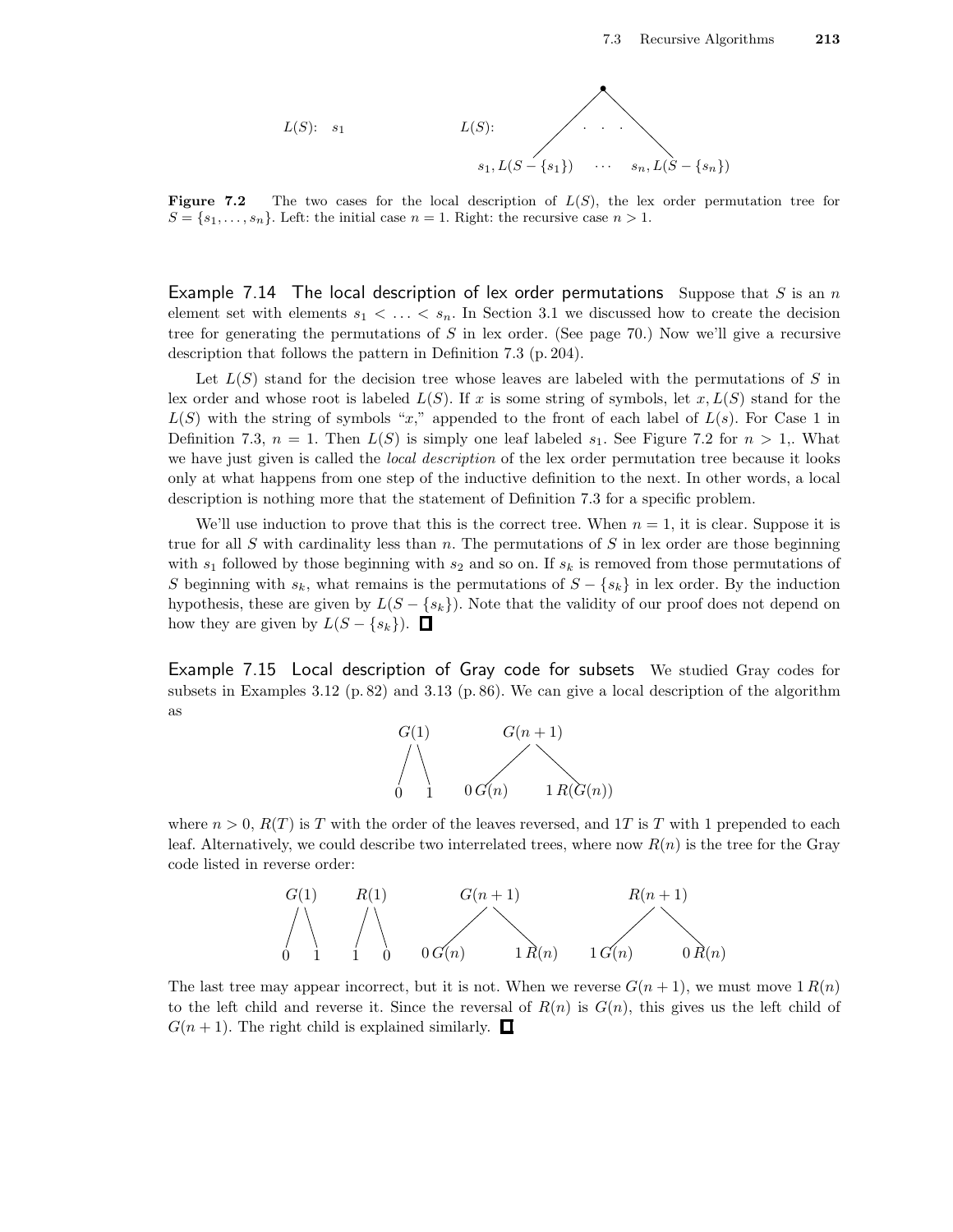

**Figure 7.3** Three positions in the Tower of Hanoi puzzle for  $n = 4$ .



Figure 7.4 The local description of the solution to the Tower of Hanoi puzzle. The left hand figure describes the initial case  $n = 1$  and the right hand describes the recursive case  $n > 1$ . Instead of labeling the tree, we've identified the root vertex with the label. This is convenient if we expand the tree as in the next figure.



**Figure 7.5** The first expansion of the Tower of Hanoi tree for  $n > 2$ . This was obtained by applying Figure 7.4 to itself.

Example 7.16 The Tower of Hanoi puzzle The Tower of Hanoi puzzle consists of n different sized washers (i.e., discs with holes in their centers) and three poles. Initially the washers are stacked on one pole as shown in Figure 7.3(a). The object is to switch all of the washers from the left hand pole to the right hand pole. The center pole is extra, to assist with the transfers. A legal move consists of taking the top washer from a pole and placing on top of the pile on another pole, provided it is not placed on a smaller washer.

How can we solve the puzzle?

To move the largest washer, we must move the other  $n-1$  to the spare peg. After moving the largest, we can then move the other  $n-1$  on top of it. Let the washers be numbered 1 to n from smallest to largest. When we are moving any of the washers  $1$  through  $k$ , we can ignore the presence of all larger washers beneath them. Thus, moving washers 1 through  $n-1$  from one peg to another when washer n is present uses the same moves as moving them when washer  $n$  is not present. Since the problem of moving washers 1 through  $n-1$  is simpler, we practically have a recursive description of a solution. All that's missing is the observation that the simplest case,  $n = 1$ , is trivial. The local description of the algorithm is shown in Figure 7.4 where  $X \xrightarrow{k} Y$  indicates that washer k is to be moved from peg  $X$  to peg  $Y$ .

If we want to think globally, we need to expand this tree until all the  $H(\cdots)$  are replaced by moves. In other words, we continue until reaching  $H(1, X, Y, Z)$ , which is simply  $X \xrightarrow{1} Z$ . How much expansion is required to reach this state depends on  $n$ . The first step in expanding this tree is shown in Figure 7.5.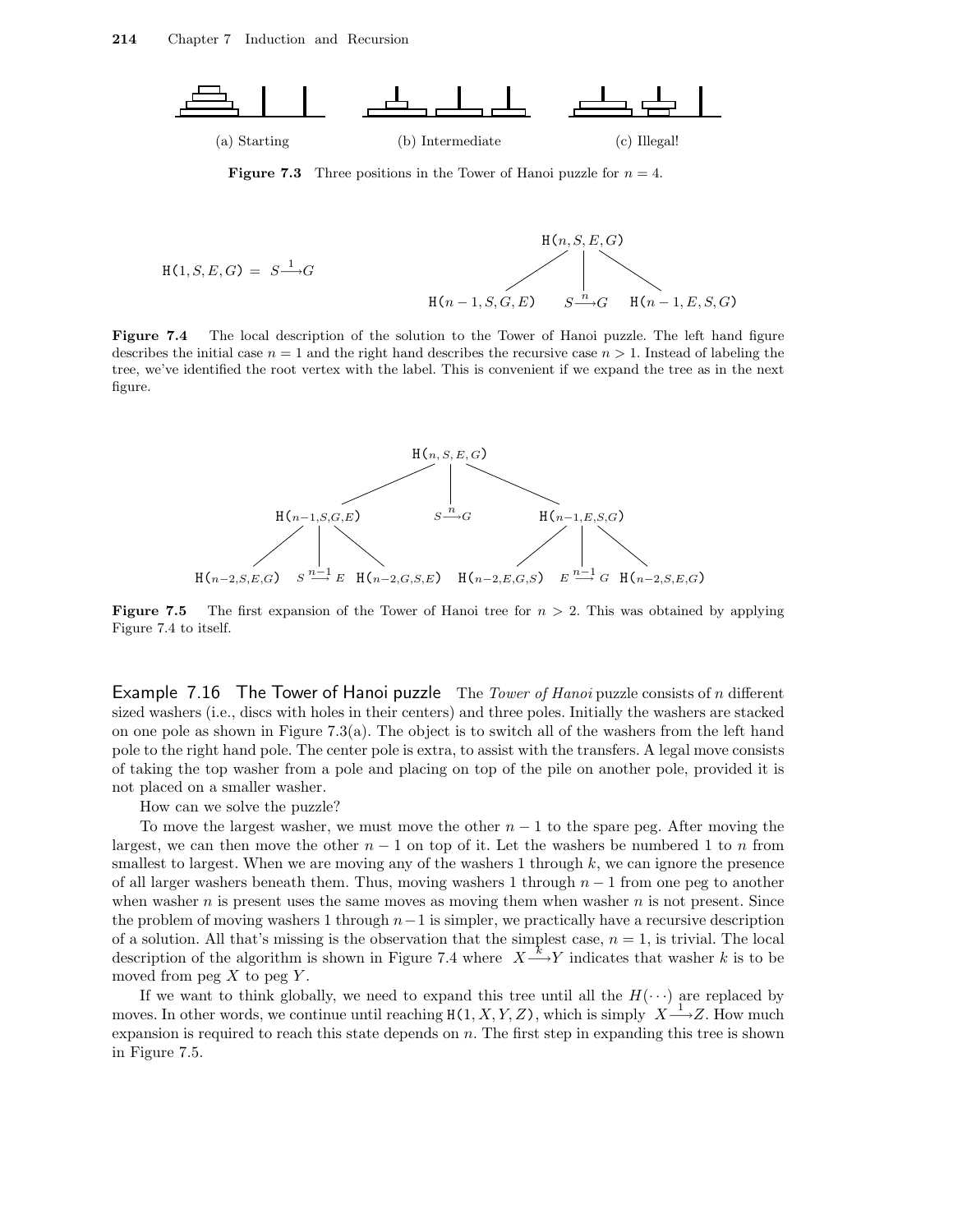To get the sequence of moves, expand the tree as far as possible, extend the edges leading to leaves so that they are all on the same level, and then list the leaves as they are encountered reading from left to right. When  $n = 3$ , we can use Figure 7.5 and the left side of Figure 7.4. The resulting sequence of moves is

 $S \xrightarrow{1} G \quad S \xrightarrow{2} E \quad G \xrightarrow{1} E \quad S \xrightarrow{3} G \quad E \xrightarrow{1} S \quad E \xrightarrow{2} G \quad S \xrightarrow{1} G.$ 

As you can see, this is getting rather complex.

Here's some pseudocode that implements the local description. It's constructed directly from Figure 7.4. We execute it by running  $H(n, start, extra, goal)$ .

```
Procedure H(n, S, E, G)If (n=1)Print: Move washer 1 from S to GReturn
     End if
     H(n-1, S, G, E)Print: Move washer n from S to GH(n-1, E, S, G)
```
End

How many moves are required to solve the puzzle? Let the number be  $h_n$ . From the local description we have  $h_1 = 1$  and  $h_n = h_{n-1} + 1 + h_{n-1} = 2h_{n-1} + 1$  for  $n > 1$ . Using this one can prove that  $h_n = 2^n - 1$ .

We can prove by induction that the algorithm works. It clearly works for  $n = 1$ . Suppose  $n = 1$ . By induction, the left child in the local description (Figure 7.4) moves the  $n-1$  smallest washers from S to E. Thus the move in the middle child is valid. Finally, the right child moves the  $n-1$ smallest washers from  $E$  to  $G$  (again, by induction).

We can prove other things as well. For example, washer 1 moves on the kth move if and only if k is odd. Again, this is done by induction. It is true for  $n = 1$ . For  $n > 1$ , it true for the left child of local description by induction. Similarly, it is true for the right child because the left child and the middle child involve a total of  $h_{n-1} + 1 = 2^{n-1}$  moves, which is an even number. If you enjoy challenges, you may wish to pursue this further and try to determine for all  $k$  when washer  $k$ moves as well as what each move is. Determining "when" is not too difficult. Determining "what" is tricky.  $\Box$ 

### \*Computer Implementation

Computer implementation of recursive procedures involves the use of stacks to store information for different levels of the recursion. A stack is a list of data in which data is added to the end of the list and is also removed from the same end. The end of the list is called the top of the stack, adding something is called *pushing* and removing something is called *popping*.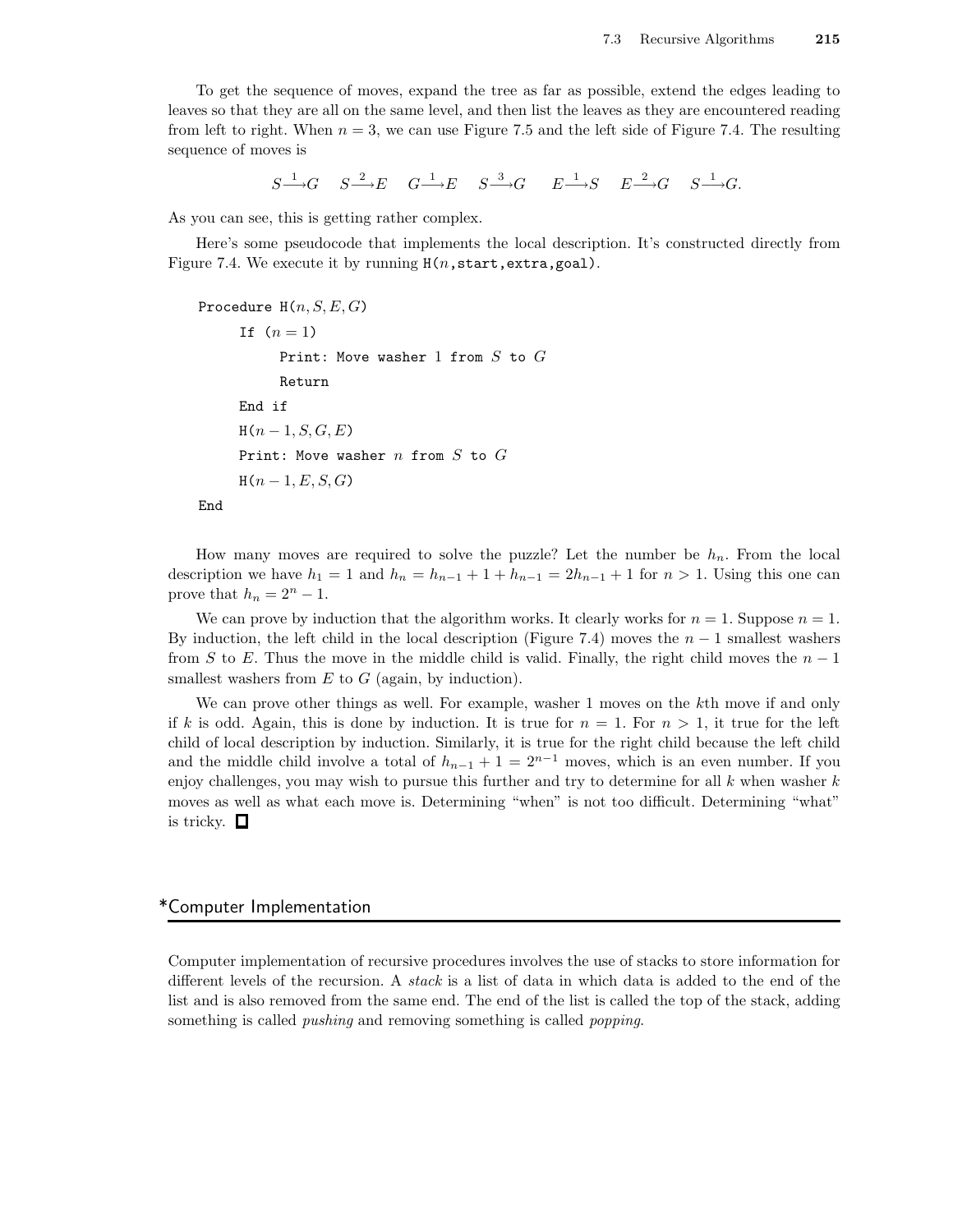Example 7.17 Implementing the Tower of Hanoi solution Let's return to the Tower of Hanoi procedure  $H(n, S, E, G)$ , which is described in Figure 7.4. To begin, we push n, S, E and G on the stack and call the program H. The stack entries, from the top, may be referred to as the first, second and so on items. If  $n = 1$ , H simply carries out the action in the left side of Figure 7.4. If  $n > 1$ , it carries out actions corresponding to each of the three sons on the right side of Figure 7.4 in turn: The left son causes it

- to push  $n-1$  and the second, fourth and third items on the stack, in that order,
- to call the program H

and, when H finishes,

• to pop four items off the stack.

The middle son is similar to  $n = 1$  and the right son is similar to the left son.

You may find it helpful to see what this process leads to when  $n = 3$ . How does it relate to Figure 7.5?  $\Box$ 

Example 7.18 Computing a bound on comparisons in merge sorting Let's look at the pseudocode for computing  $C(n)$ , the upper bound on the number of comparisons in our merge sort (Example 7.13 (p. 211)). Here it is

```
Procedure C(n)C=0If (n=1),
         Return C
    End if
    Let m be n/2 with remainder discarded
    C = C + C(m)C = C + C(n-m)C = C + (n - 1)Return C
```


This has a new feature not present in H: The procedure contains the variable C which we must save if we call C recursively. This can be done as follows. When a procedure is called, space is allocated on (pushed onto) the stack to store all of its "local variables" (that is, variables that exist only in the procedure). When the procedure is done the space is deallocated (popped off the stack). Thus, in a programming language that permits recursion, each call of a procedure Proc uses space for

- the address in the calling procedure to return to when Proc is done,
- the values of the variables passed to Proc and
- the values of the variables that are local to Proc

until the procedure Proc is done. Since a recursive procedure may call itself, which calls itself, which calls itself,  $\dots$ ; it may use a considerable amount of storage.  $\Box$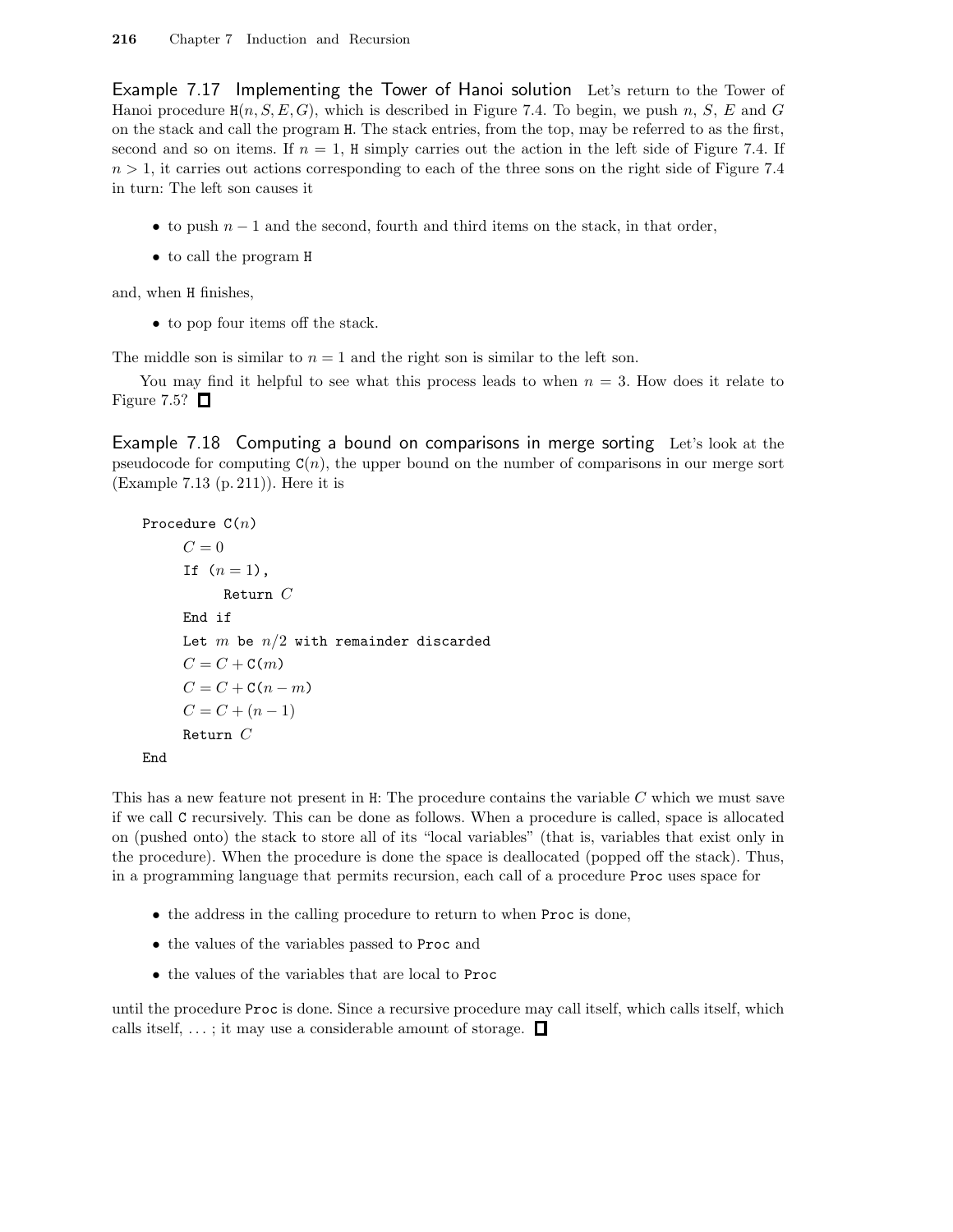Example 7.19 Implementing merge sorting Look at example Example 7.13 (p. 211). It requires a tremendous amount of extra storage since we need space for the s, t, u and v arrays every time the procedure calls itself. If we want to implement this algorithm on a real computer, it will have to be rewritten to avoid creating arrays recursively. This can be done by placing the sorted array in the original array. Here's the new version

```
Procedure SORT(a[lo] through a[hi])
     If (lo = hi), then Return
     Let m be (lo + hi)/2 with remainder discarded
     SORT(a[lo] through a[m])
     SORT(a[m+1] through a[hi])MERGE(a[lo] through a[m] with a[m + 1] through a[hi])
End
```
This requires much less storage. A simple implementation of MERGE requires a temporary array, but multiple copies of that array will not be created through recursive calls because MERGE is not recursive. The additional array problem can be alleviated. We won't discuss that.  $\Box$ 

#### **Exercises**

- 7.3.1. In Example 7.13 we computed an upper bound  $C(n)$  on the number of comparisons required in a merge sort. The purpose of this exercise is to compute a lower bound. Call this bound  $c(n)$ .
	- (a) Explain why merging two sorted lists of lengths  $k_1$  and  $k_2$  requires at least min $(k_1, k_2)$  comparisons, where "min" denotes minimum. Give an example of when this is achieved for all values of  $k_1$  and  $k_2$ .
	- (b) Write code like Procedure  $C(n)$  in Example 7.13 to compute  $c(n)$ .
	- (c) State and prove a formula for  $c(n)$  when  $n = 2<sup>k</sup>$ , a power of 2. Compare  $c(n)$  with  $C(n)$  when n is a large power of 2.
- 7.3.2. Give a local description of listing the strictly decreasing functions from  $\underline{k}$  to  $\underline{n}$  in lex order. (These are the k-subsets of  $\underline{n}$ .) Call the list  $D(n, k)$  and use the notation i,  $D(j, k)$  to mean the list obtained by prepending i to each of the functions in  $D(j, k)$  written in one-line form. For example

 $D(3, 2) = (2, 1; 3, 1; 3, 2)$  and  $5, D(3, 2) = (5, 2, 1; 5, 3, 1; 5, 3, 2).$ 

7.3.3. Merging two lists in a single list stored elsewhere requires that each item be moved once. Dividing a list approximately in two requires no moves. State and prove a formula for the number of moves required by a merge sort of *n* items when  $n = 2<sup>k</sup>$ , a power of 2.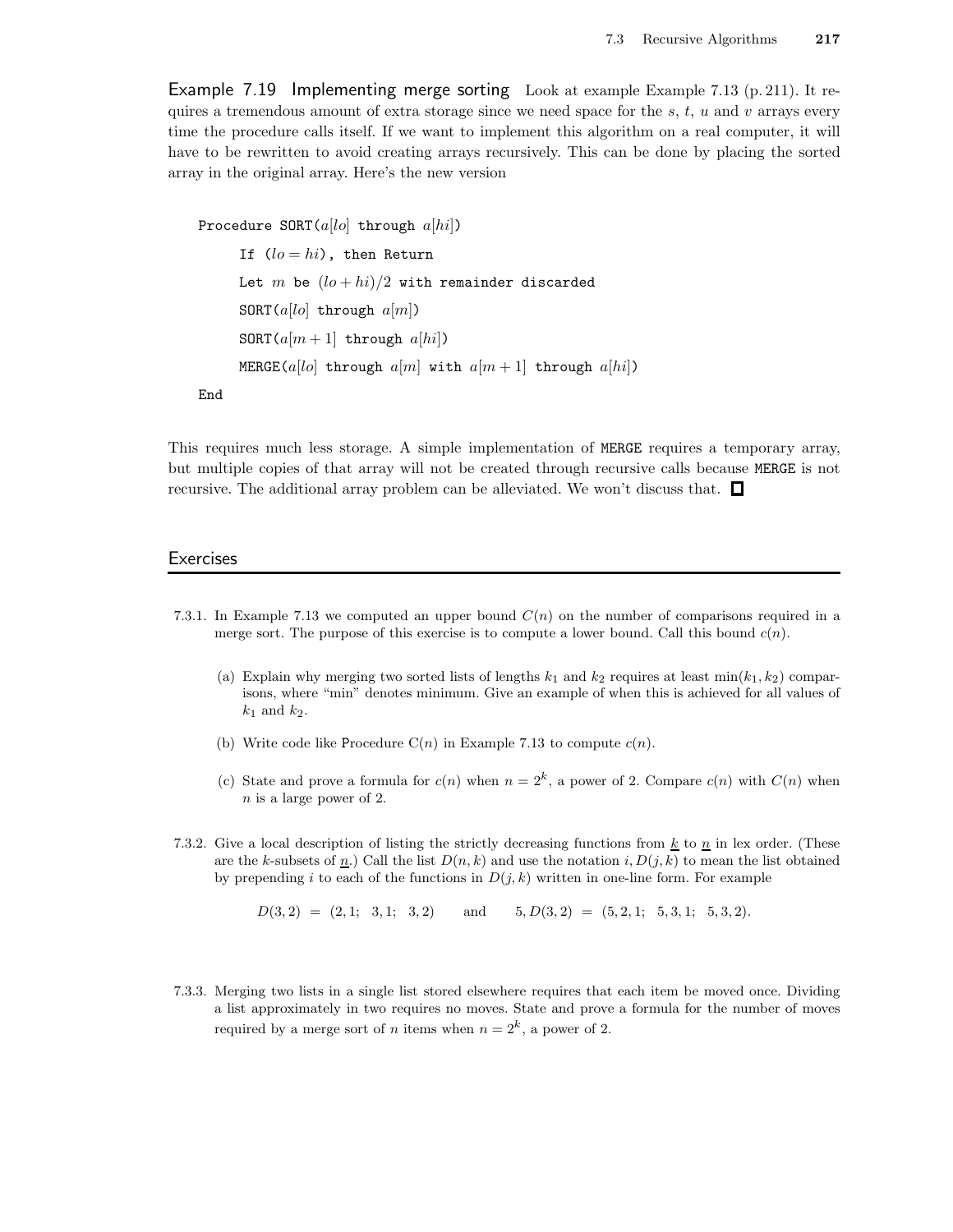7.3.4. We have a pile of n coins, all of which are identical except for a single counterfeit coin which is lighter than the other coins. We have a "beam balance," a device which compares two piles of coins and tells which pile is heavier. Here is a recursive algorithm for finding the counterfeit coin in a set of  $n \geq 2$  coins.

```
Procedure Find(n, \text{Coins})If (n = 2) Put one coin in each pile
     and report the result.
     Else
           Select a coin C in Coins.
           Find(n-1, \text{Coins}-C)If a counterfeit is reported, report it.
           Else report C.
           Endif
     Endif
```

```
End
```
Since Find only uses the beam balance if  $n = 2$ , this recursive algorithm finds the counterfeit coin by using the beam balance only once regardless of the value of  $n \geq 2$ . What is wrong? How can it be corrected?

- 7.3.5. Suppose we have a way to print out the characters 0–9 and −, but do not have a way to print out integers such as  $-360$ . We want a procedure  $OUT(m)$  to print out integers m, both positive, negative, and zero, as strings of digits. If  $n \geq 0$  is a positive integer, let q and r be the quotient and remainder when  $n$  is divided by 10.
	- (a) Using the fact the digits of n are the digits of q followed by the digit r to write a recursive procedure  $OUT(m)$  that prints out m for any integer (positive, negative, or zero).
	- (b) What are the simplest objects in your recursive solution?
	- (c) Explain why your procedure never runs forever.
- 7.3.6. Let  $n \geq 0$  be an integer and let q and r be the quotient and remainder when n is divided by 10. We want a procedure  $DSUM(n)$  to sum the digits of n.
	- (a) Using the fact that the sum of the digits of n equals r plus the sum of the digits of  $q$ , write a recursive procedure  $DSUM(n)$ .
	- (b) What are the simplest objects in your recursive solution?
	- (c) Explain why your procedure never runs forever.
- 7.3.7. What is the local description for the tree that generates the decreasing functions in  $n^{\underline{k}}$ ? Decreasing functions were discussed in Example 3.8.
- 7.3.8. Expand the local description of the Tower of Hanoi to the full tree for  $n = 2$  and for  $n = 4$ . Using the expanded trees, write down the sequence of moves for  $n = 2$  and for  $n = 4$ .
- 7.3.9. Let  $S(n)$  be the number of moves required to solve the Tower of Hanoi puzzle.
	- (a) Prove by induction that Procedure H takes the least number of moves.
	- (b) Convert Procedure H into a procedure that computes  $S(n)$  recursively as was done for sorting in Example 7.13. Translate the code you have just written into a recursion for  $S(n)$ .
	- (c) Construct a table of  $S(n)$  for  $1 \leq n \leq 7$ .
	- (d) Find a simple formula (not a recursion) for  $S(n)$  and prove that it is correct by using the result in (b) and induction.
	- (e) Assuming the starting move is called move one, what washer is moved on move k? *Hint*. There is a simple description in terms of the binary representation of  $k$ .
	- $*(f)$  What are the source and destination poles on move k?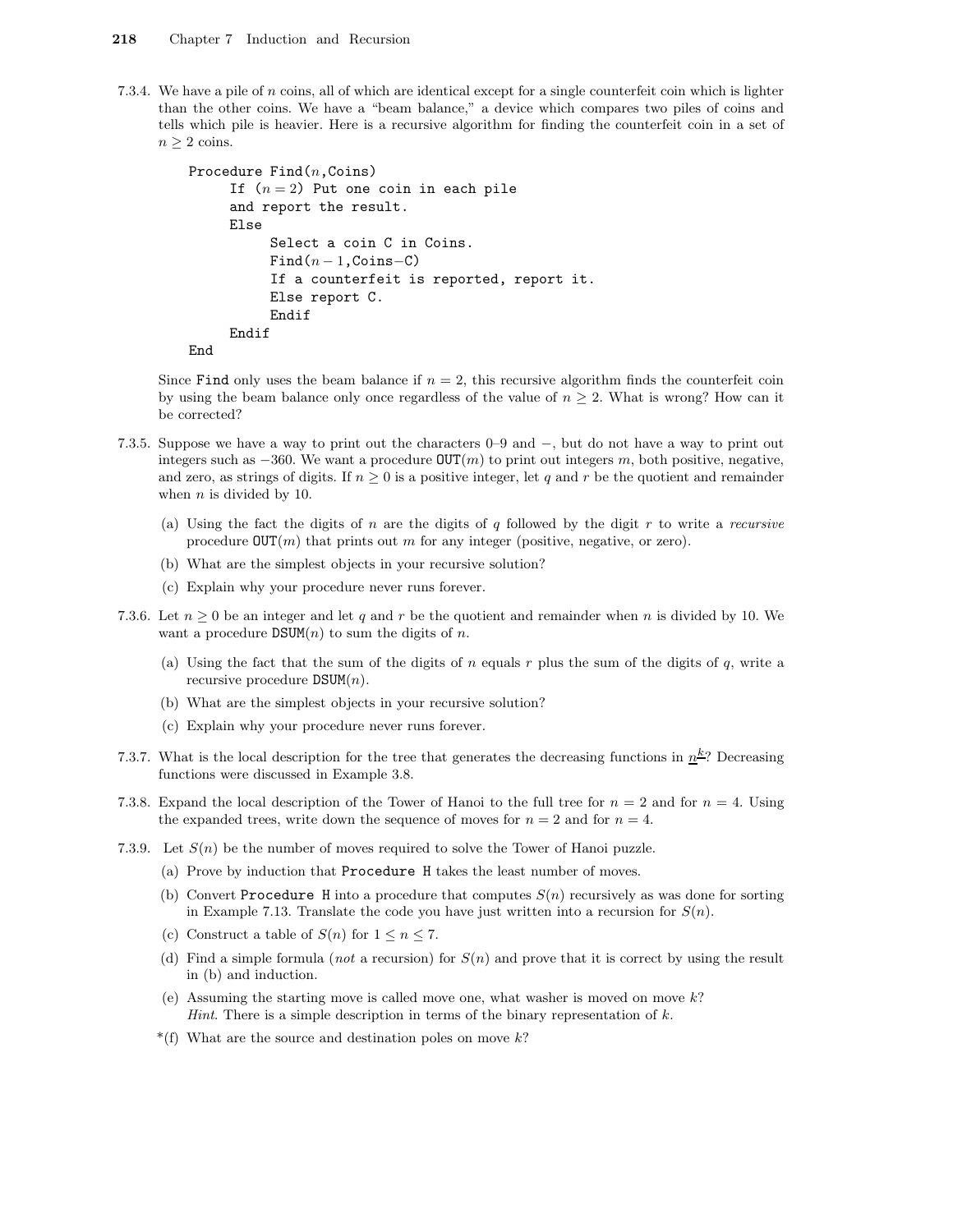7.3.10. We have discovered a simpler procedure for the Tower of Hanoi: it only involves one recursive call. To move washers k to n we use  $H(k, n, S, E, G)$ . Here's the procedure.

```
Procedure H(k, n, S, E, G)If (k = n)Move washer n from S to GReturn
     End if
     Move washer k from S to EH(k + 1, n, S, E, G)Move washer k from E to GReturn
End
```
To get the solution, run  $H(1, n, S, E, G)$ . This is an incorrect solution to the Tower of Hanoi problem. Which of the two conditions for a recursive solution fails and how does it fail? Why does the algorithm in the text not fail in the same way?

7.3.11. We consider a modification of the Tower of Hanoi. All the old rules apply, but the moves are more limited: You can think of the poles as being in a row with the extra pole in the middle. The new rule then says that a washer can only move to an adjacent pole. In other words, a washer can never be moved directly from the original starting pole to the original destination pole. Thus, when  $n = 1$  we require two moves:  $S \longrightarrow E$  and  $E \longrightarrow G$ .

Let  $H^*(n, P_1, P_2, P_3)$  be the tree that moves n washers from  $P_1$  to  $P_3$  while using  $P_2$  as the extra pole. The middle pole is  $P_2$ .

- (a) At the start of the problem, we described the moves for  $n = 1$ . For  $n > 1$ , washer n must first move to the extra post and then to the goal. The other  $n-1$  washers must first be stacked on the goal and then on the start to allow these moves. Draw the local description of  $H^*$  for  $n > 1$ .
- (b) Let  $h_n^*$  be the number of washers moved by  $H^*(n, S, E, G)$ . Write down a recursion for  $h_n^*$ , including initial conditions.
- (c) Compute the first few values of  $h_n^*$ , guess the general solution, and prove it.
- 7.3.12. The number of partitions of the set  $\underline{n}$  into k blocks was defined in Example 1.27 to be  $S(n, k)$ , the Stirling numbers of the second kind. We developed the recursion  $S(n, k) = S(n-1, k-1)+kS(n-1, k)$ by considering whether n was in a block by itself or in one of the k blocks of  $S(n-1,k)$ . By using the actual partitions instead of just counting them, we can interpret the recursion as a means of producing all partitions of  $\underline{n}$  with  $k$  blocks.
	- (a) Write pseudocode to do this.
	- (b) Draw the local description for the algorithm.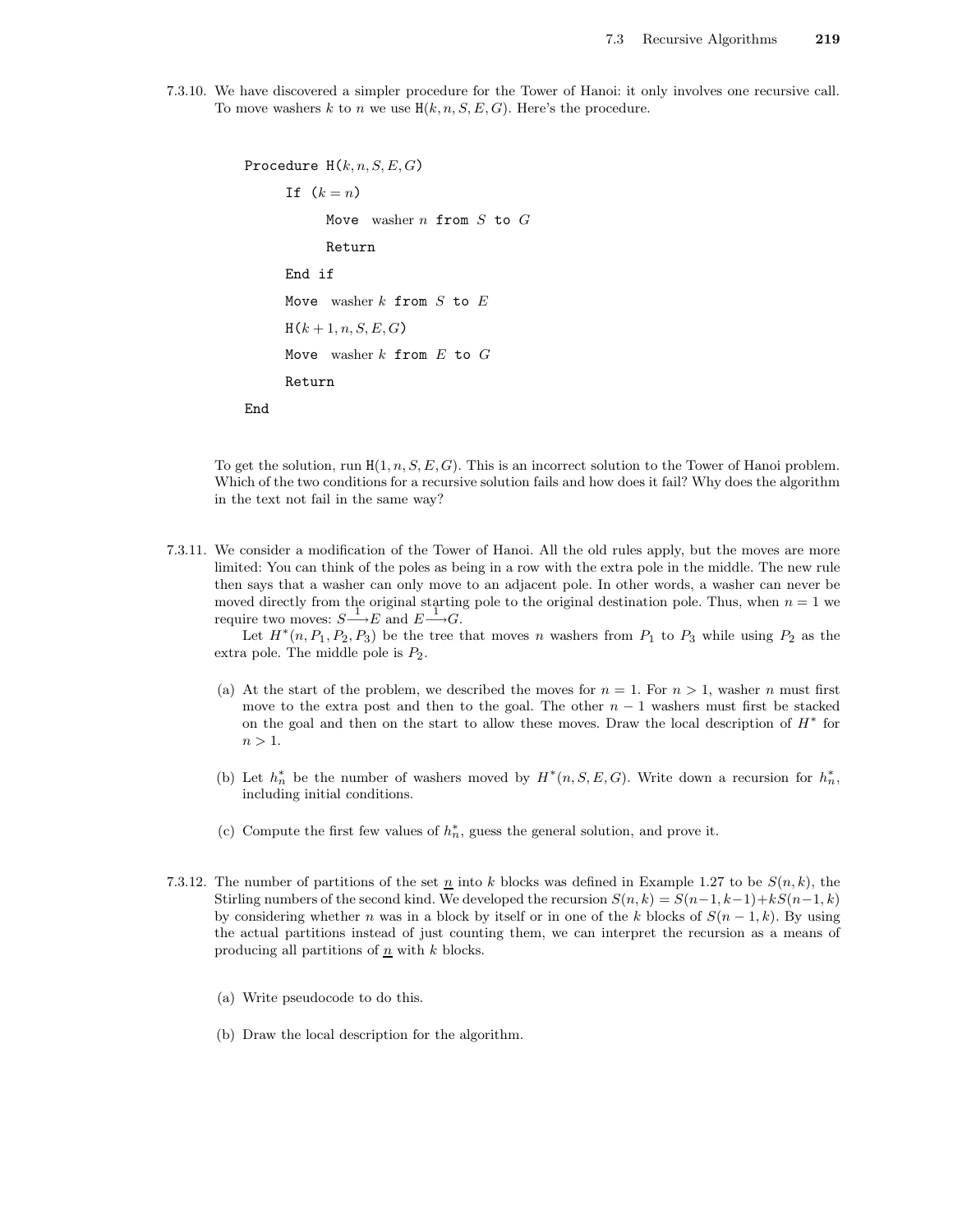7.3.13. We want to produce all sequences  $\alpha = a_1, \ldots, a_n$  where  $1 \le a_i \le k_i$ . This is to be done so that if  $\beta$  is produced immediately after  $\alpha$ , then all but one of the entries in  $\beta$  is the same as in  $\alpha$  and that entry differs from the  $\alpha$  entry by one. Such a list of sequences is called a *Gray code*. If T is a tree whose leaves are labeled by sequences, let a, T be the same tree with each leaf label  $\alpha$  replaced by  $a, \alpha$ . Let  $R(T)$  be the tree obtained by taking the mirror image of T. (The sequences labeling the leaves are moved but are not reversed.) For example, if the leaves of  $T$  are labeled, from left to right,

$$
1, 2 \qquad 1, 3 \qquad 2, 4 \qquad 1, 4 \qquad 2, 3,
$$

then the leaves of  $R(T)$  are labeled, from left to right,

$$
2,3 \qquad 1,4 \qquad 2,4 \qquad 1,3 \qquad 1,2.
$$

Let  $G(k_1, \ldots, k_n)$  be the decision tree with the local description shown below. Here  $n > 1$ ,  $H =$  $G(k_2, \ldots, k_n)$  and T is either H or  $R(H)$  according as  $k_1$  is odd or even.



- (a) Draw the full tree for  $G(3, 2, 3)$  and the full tree for  $G(2, 3, 3)$ .
- (b) Prove that  $G(k_1, \ldots, k_n)$  contains all sequences  $a_1, \ldots, a_n$  where  $1 \le a_i \le k_i$ .
- (c) Prove that adjacent leaves of  $G(k_1, \ldots, k_n)$  differ in exactly one entry and that entry changes by one from one leaf to the next.
- \*(d) Suppose that  $k_1 = \cdots = k_n = 2$ . Describe RANK( $\alpha$ ).
- \*(e) Suppose that  $k_1 = \cdots = k_n = 2$ . Tell how to find the sequence that follows  $\alpha$  without using RANK and UNRANK.
- 7.3.14. For each of the previous exercises that requested pseudocode, tell what is placed on the stack as a result of the recursive call.

## 7.4 Divide and Conquer

In its narrowest sense, divide and conquer refers to the division of a problem into a few smaller problems that are of the same kind as the original problem and so can be handled by a recursive method. We've seen binary insertion, Quicksort and merge sorting as examples of this. In a broader sense, divide and conquer refers to any method that divides a problem into a few simpler problems. Heapsort illustrates this broader definition.

The broad divide and conquer technique is important for dealing with most complex situations. Delegation of responsibility is an application in everyday life. Scientific investigation often employs divide and conquer. In computer science it appears in both the design and implementation of algorithms, where it is referred to by such terms as "top-down programming," "structured programming," "object oriented programming" and "modularity." Properly used, these are techniques for efficiently creating and implementing understandable, correct and flexible programs.

What tools are available for applying divide and conquer to smaller problems? For example, how might one discover the algorithms we've discussed in this text? An algorithm that has a nonrecursive nature doesn't seem to fit any general rules; for example, all we can recommend for discovering something like Heapsort is inspiration. You can cultivate inspiration by being familiar with a variety of ideas and by trying to look at problems in novel ways.

We can say a bit more about trying to discover recursive algorithms; that is, algorithms that we use divide and conquer in its narrowest sense. Suppose the data is such that it is possible to split it into a few large blocks. You can ask yourself if anything is accomplished by solving the original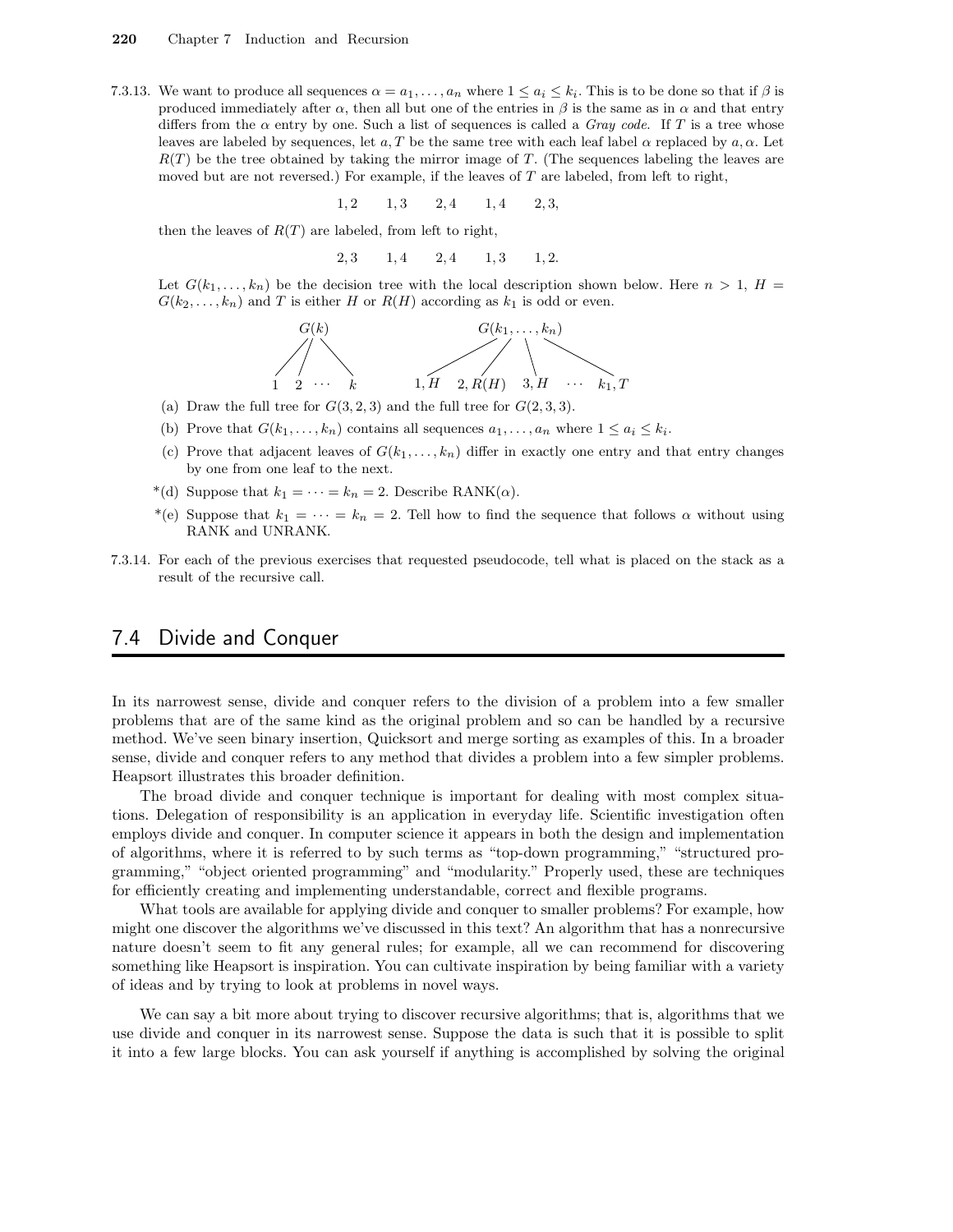problem on the separate blocks and then exploiting it. We'll see how this works by first reviewing earlier material and then move on to some new problems.

Example 7.20 Locating items in lists If we are trying to find an item in an ordered list, we can divide the list in half. What does this accomplish?

Suppose the item actually lies in the first half. When we look at the start of the second half list, we can immediately solve the problem for that sublist: the item we're looking for is not in that sublist because it precedes the first item. Thus we've divided the original problem into two problems, one of which is trivial. Binary insertion exploits this observation. Analysis of the resulting algorithm shows that it is considerably faster than simply looking through the list item by item.  $\Box$ 

Example 7.21 Sorting If we are trying to sort a list, we could divide it into two parts and sort each part separately. What does this accomplish? That depends on how we divided the list.

Suppose that we divided it in half arbitrarily. If each half is sorted, then we must merge two sorted lists. Some thought reveals that this is a fairly easy process. Exploiting this idea leads to merge sorting. Analysis of the algorithm shows that it is fast.

Suppose that we can arrange the division so that all the items in the first part should precede all the items in the other part. When the two parts are sorted, the list will be sorted. How can we divide the list this way? A bit of thought and a *clever idea* may lead to the method used by Quicksort. Analysis of the algorithm shows that it is usually fast.  $\Box$ 

Example 7.22 Calculating powers Suppose that we want to calculate  $x^n$  when n is a large positive integer. A simple way to do this is to multiply  $x$  by itself the appropriate number of times. This requires  $n-1$  multiplications.

We can do better with divide and conquer. Suppose that  $n = mk$ . We can compute  $y = x^m$ and then compute  $x^n$  by noting that it equals  $y^k$ . Using the method in the previous paragraph to compute y and then to compute y<sup>k</sup> means that we require only  $(m-1) + (k-1) = m + k - 2$ multiplications. This is much less than  $n - 1 = mk - 1$ . We'll call this the "factoring method."

As is usual with divide and conquer, recursive application of the idea is even better.

In other words, we regard the computation of  $x^m$  and  $y^k$  as new problems and solve them by first factoring m and k and so forth. For example, computing  $x^{2^t}$  requires only t multiplications.

There is a serious drawback with the factoring method:  $n$  may not have many factors; in fact, it might even be a prime. What can we do about this?

If  $n > 3$  is a prime, then  $n - 1$  is not a prime since it is even. Thus we can use the factoring method to compute  $x^{n-1}$  and then multiply it by x. We still have to deal with the factorization problem. This is getting complicated, so perhaps we should look for a simpler method. Try to think of something.

$$
\ast \qquad \ast \qquad \ast \qquad \text{Stop and think about this!} \qquad \ast \qquad \ast \qquad \ast
$$

The request that you try to think of something was quite vague, so it is quite likely that different people would have come up with different ideas. Here's a fairly simple method that is based on the observations  $x^{2m} = (x^m)^2$  and  $x^{2m+1} = (x^m)^2 x$  applied recursively. Let the binary representation of *n* be  $b_k b_{k-1} \ldots b_0$ ; that is

$$
n = \sum_{i=0}^{k} b_i 2^i = \left( \cdots \left( (b_k) 2 + b_{k-1} \right) 2 + \cdots b_1 \right) 2 + b_0.
$$
 7.10

It follows that

$$
x^n = \left( \cdots \left( (x^{b_k})^2 x^{b_{k-1}} \right)^2 \cdots x^{b_1} \right)^2 x^{b_0},
$$

where  $x^{b_i}$  is either x or 1 and so requires no multiplications to compute. Since multiplication by 1 is trivial, the total number of multiplications is k (from squarings) plus the number of  $b_0$  through  $b_{k-1}$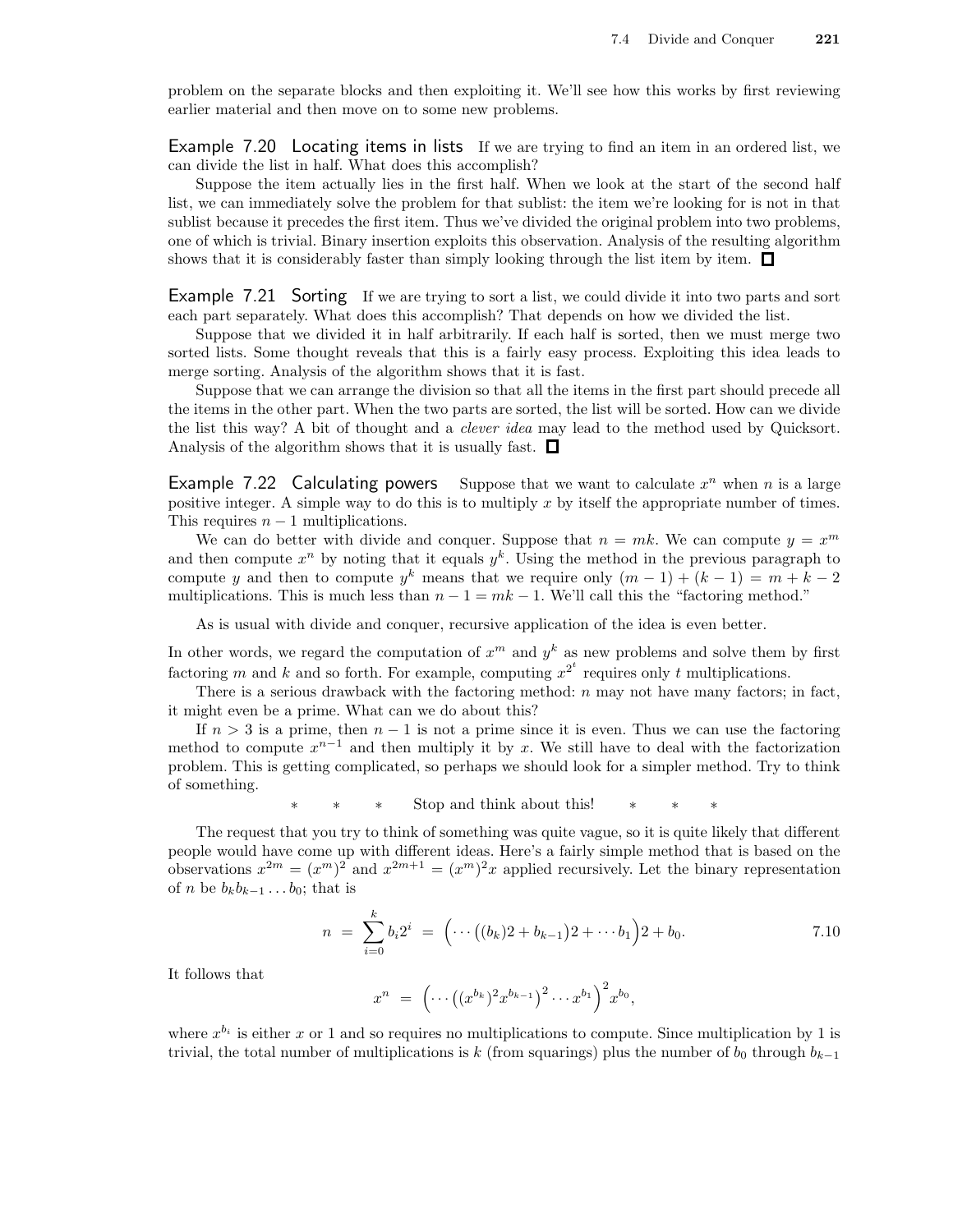which are nonzero. Thus the number of multiplications is between k and 2k. Since  $2^{k+1} > n \ge 2^k$ by (7.10), this method always requires  $\Theta(\ln n)$  multiplications.<sup>1</sup> In contrast, our previous methods always required at least  $\Theta(\ln n)$  multiplications and sometimes required as many as  $\Theta(n)$ .

Does our latest method require the least number of multiplications? Not always. There is no known good way to calculate the minimum number of multiplications required to compute  $x^n$ .

Example 7.23 Finding a maximum subsequence sum Suppose we are given a sequence of *n* arbitrary real numbers  $a_1, a_2, \ldots, a_n$ . We want to find i and  $j \geq i$  such that  $\sum_{k=i}^{j} a_k$  is a large as possible.

Here's a simple approach: For each  $1 \leq i \leq j \leq n$  compute  $A_{i,j} = \sum_{k=i}^{j} a_k$ , then find the maximum of these numbers. Since it takes  $j - i$  additions to compute  $A_{i,j}$ , the number of additions required is

$$
\sum_{j=1}^{n} \sum_{i=1}^{j} (j - i),
$$

which turns out to be approximately  $n^3/6$ . The simple approach to find the maximum of the approximately  $n^2/2$  numbers  $A_{i,j}$  requires about  $n^2/2$  comparisons. Thus the total work is  $\Theta(n^3)$ .

Can we do better? Yes, there are ways to compute the  $A_{i,j}$  in  $\Theta(n^2)$ . The work will be  $\Theta(n^2)$ . Can we do better? Yes, there is a divide and conquer approach. The idea is

- split  $a_1, \ldots, a_n$  into two sequences  $a_1, \ldots, a_k$  and  $a_{k+1}, \ldots, a_n$ , where  $k \approx n/2$ ,
- compute the information for the two halves recursively,
- put the two halves together to get the information for the original sequence  $a_1, \ldots, a_n$ .

There is a problem with this. Consider the sequence  $3, -4, 2, 2, -4, 3$  the two half sequences each have a maximum of 3, but the maximum of the entire sequence is  $2 + 2 = 4$ . The problem arises because the maximum sum is split between the two half-sequences  $3, -4, 2$  and  $2, -4, 3$ . We get around this by keeping track of more information. In fact we keep track of the maximum sum, the maximum sum that starts at the left end of the sequence, the maximum sum that ends at the right end of the sequence, and the total sum. Here's an algorithm.

```
Procedure MaxSum(M, L, R, T, (a_1, \ldots, a_n))If n=1Set M = L = R = T = a_1Else
             k = |n/2|MaxSum(M_{\ell}, L_{\ell}, R_{e}l, T_{\ell}, (a_1, \ldots, a_k))\text{MaxSum}(M_r, L_r, R_r, T_r, (a_{k+1}, \ldots, a_n))M = \max(M_\ell, M_r, R_\ell + L_r)L = \max(L_\ell, T_\ell + L_r)R = \max(R_r, T_r + R_\ell)T = T_{\ell} + T_rEnd if
       Return
End
```
<sup>&</sup>lt;sup>1</sup> The notation  $\Theta$  indicates same rate of growth to within a constant factor. For more details, see page 368.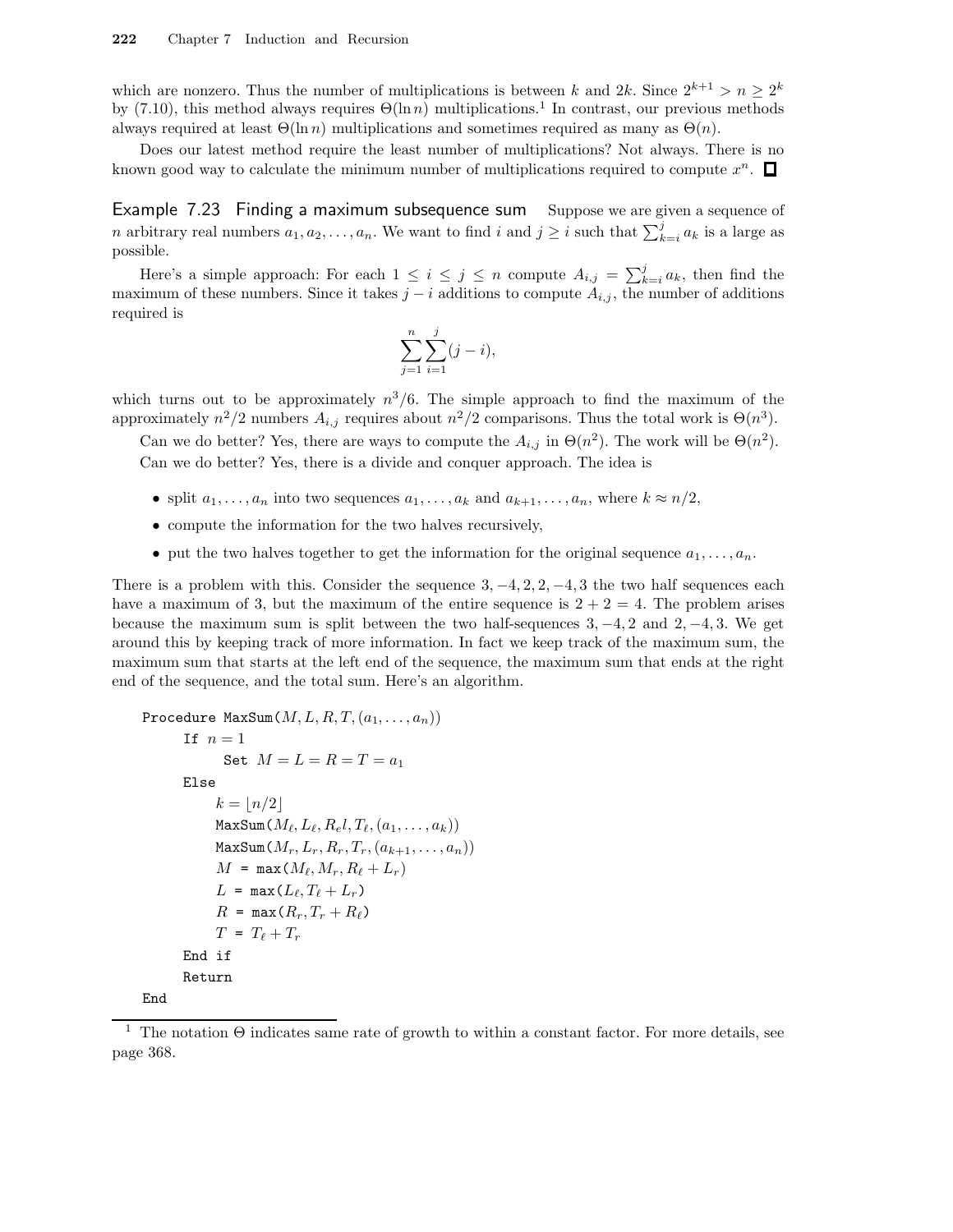Why does this work?

- It should be clear that the calculation of  $T$  is correct.
- You should be able to see that  $M$ , the maximum sum, is either the maximum in the left half  $(M_{\ell})$ , the maximum in the right half  $(M_r)$ , or a combination from each half  $(R_{\ell} + L_r)$ . This is just what the procedure computes.
- L, the maximum that starts on the left, either ends in the left half  $(L_\ell)$  or extends into the right half  $(T_{\ell} + L_r)$ , which is what the procedure computes.
- The reasoning for R is the mirror image of that for  $L$ .

How long does this algorithm take to run? Ignoring the recursive part, there is a constant amount of work in the code, with one constant for  $n = 1$  and another for  $n > 1$ . Hence

(total time) =  $\Theta(1) \times$  (number of calls of MaxSum).

Every call of MaxSum when  $n > 1$  divides the sequence. We must insert  $n - 1$  divisions between the elements of  $a_1, \ldots, a_n$  to get sequences of length 1. Hence there are  $n-1$  calls of this type. MaxSum also calls itself for each of the n elements of the sequence. Thus there are a total of  $2n-1$  calls and so the running time is  $\Theta(n)$ .  $\Box$ 

There is an important principle that surfaced in the previous example which didn't arise in our simpler examples of finding a recursive algorithm:

Principle In order to find a recursive algorithm for a problem, it may be helpful, even necessary, to ask for more—either a stronger result or the calculation of more information.

In the example, we introduced new variables in our algorithm to keep track of other sums. Without such variables, the algorithm would not have worked. As we remarked in Section 7.1, this principle also applies to inductive proofs. We have seen some examples of this:

- When we proved the existence of lineal spanning trees in Theorem 6.2 (p. 153), it was necessary to prove that we could find one with any vertex of the graph as the root of the tree.
- When we studied Ramsey problems in Example 7.4 (p. 201), we had to replace  $N(k)$  with the more general  $N(k_1, k_2)$  in order to carry out our inductive proof.

#### **Exercises**

7.4.1. What is the least number of multiplications you can find to compute each of the following:  $x^{15}$ ,  $y^{21}$ ,  $z^{47}$  and  $w^{49}$ .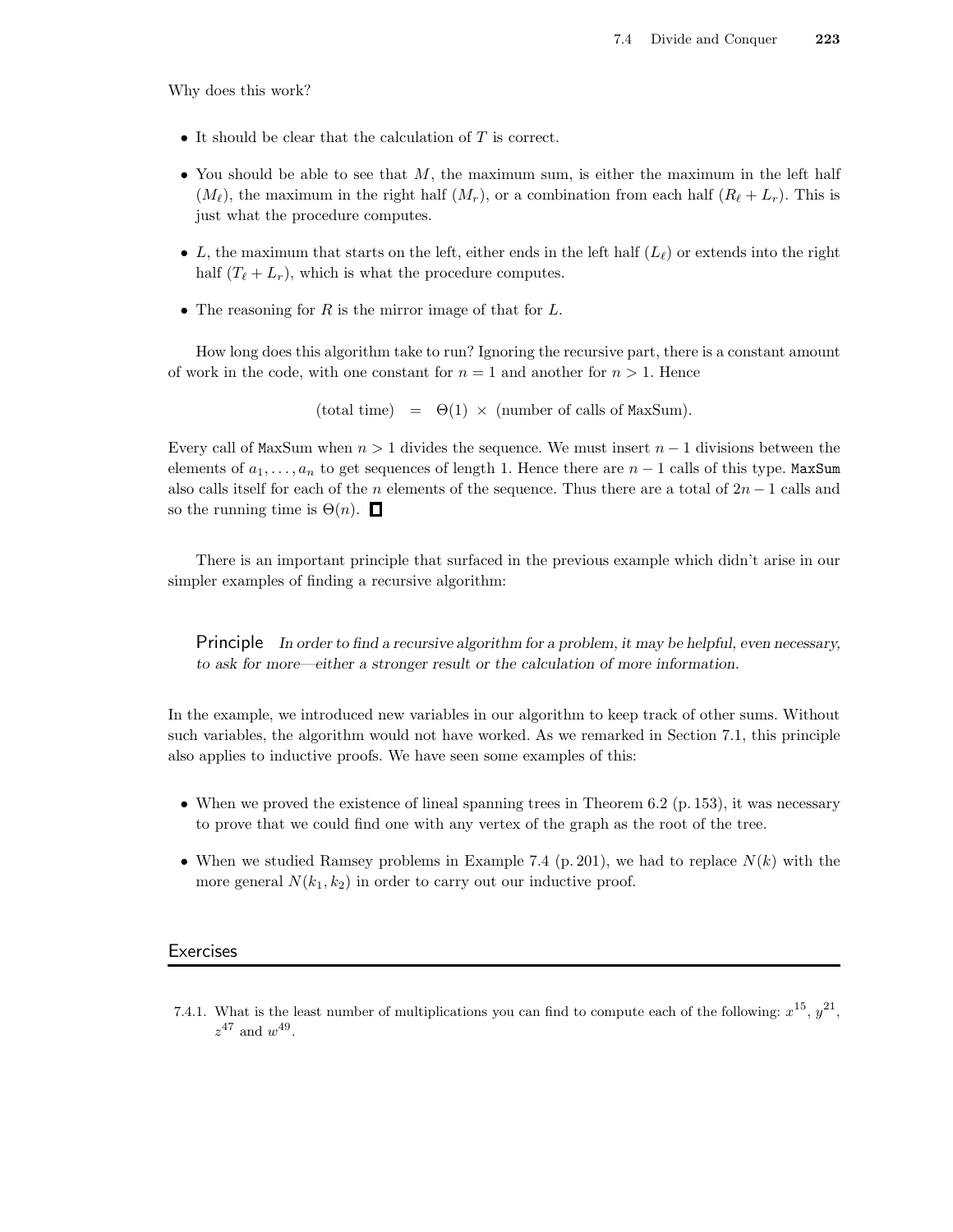- 7.4.2. This problem concerns the Fibonacci numbers. They satisfy the recursion  $F_n = F_{n-1} + F_{n-2}$  for  $n \geq 2$ . People use various values for  $F_0$  and  $F_1$ . We will use  $F_0 = 0$  and  $F_1 = 1$ . (Elsewhere in the text we may find it convenient to choose different initial values.)
	- (a) Compute  $F_n$  for  $n \leq 7$ .
	- (b) Recall that  $A^t$  means the transpose of the matrix A. Let  $\vec{v}_n$  be the column vector  $(F_n, F_{n+1})^t$ . Show that  $\vec{v}_{n+1} = M\vec{v}_n$  where  $M = \begin{pmatrix} 0 & 1 \\ 1 & 1 \end{pmatrix}$ . Conclude that  $\vec{v}_n = M^n\vec{v}_0$ . Suggest a rapid method for calculating  $F_n$ .
	- (c) Show that

$$
M^n = \begin{pmatrix} F_{n-1} & F_n \\ F_n & F_{n+1} \end{pmatrix}.
$$

- (d) Use  $M^{2n} = (M^n)^2$  to prove that  $F_{2n} = F_n(F_{n+1} + F_{n-1}) = F_{n+1}^2 F_{n-1}^2$  and  $F_{2n+1} = F_{n+1}^2 + F_n^2.$
- 7.4.3. Suppose that  $a_n = c_1 a_{n-1} + \cdots + c_k a_{n-k}$  for  $n \geq k$ . Extend the idea in the previous exercise to describe how to rapidly compute  $a_n$  for a large value of n.
- 7.4.4. In this problem you are given a bag of n coins. All the coins have the same weight, except for one, which is counterfeit. You are given a balance type scales. This means that given two piles of coins, you can use the scales to determine whether the piles have the same weight or, if they differ, which is heavier. The goal is to devise a strategy for locating the counterfeit coin with the least possible number of weighings. (See Exercise 7.3.4 (p. 218).)
	- (a) Given that the counterfeit coin is lighter, devise a recursive divide and conquer strategy for finding it.
		- *Hint*. If you strategy is a good one, it will find the coin after k weighings when  $n = 3<sup>k</sup>$ .
	- (b) Modify the proof of the lower bound for the number of comparisons needed for sorting to show that the average number of weighings needed in any algorithm is at least  $\log_3 n$ .
	- (c) Devise an algorithm when it is not known whether the counterfeit coin is lighter or heavier.
	- (d) Suppose that there are two counterfeit coins, both of the same weight and both lighter than the real coins. Devise a strategy.
- \*7.4.5. A full binary RP-tree is a rooted plane tree in which each vertex is either a leaf or has exactly two children. An example is a decision tree in which each decision is either "yes" or "no".

Suppose that we are given a full binary RP-tree T with root  $r$  and a function  $f$  from vertices to the real numbers. If v is a vertex of T, let  $F(v)$  be the sum of  $f(x)$  over all vertices x in the subtree rooted at v. We want to find

$$
F(T) = \max_{v \in T} F(v).
$$

One way to do this is compute  $F(v)$  for each vertex  $v \in T$  and then find the maximum. This takes  $\Theta(n \ln n)$  work, where n is the number of vertices in T. Find a better method.

- \*7.4.6. If you found Example 7.23 easy, here's a challenge: Extend the problem to a doubly indexed array  $a_{k,m}$ . In this case we want  $i_1$ ,  $i_2$ ,  $j_1$  and  $j_2$  so that  $\sum_{k=i_1}^{j_1} \sum_{m=i_2}^{j_2} a_{k,m}$  is as large as possible. We warn you that you must keep track of quite a bit more information.
- 7.4.7. Here's another approach to the identities of Exercise 7.4.2. Let  $a_n = a_{n-1} + a_{n-2}$ , where  $a_0$  and  $a_1$ are given.
	- (a) Prove that  $a_n = a_0 F_{n-1} + a_1 F_n$  for  $n > 0$ .
	- (b) Show that, if  $a_0 = F_k$  and  $a_1 = F_{k+1}$ , then  $a_n = F_{n+k}$ . Conclude that  $F_{n+k} = F_k F_{n-1}$  +  $F_{k+1}F_{n-2}$ .